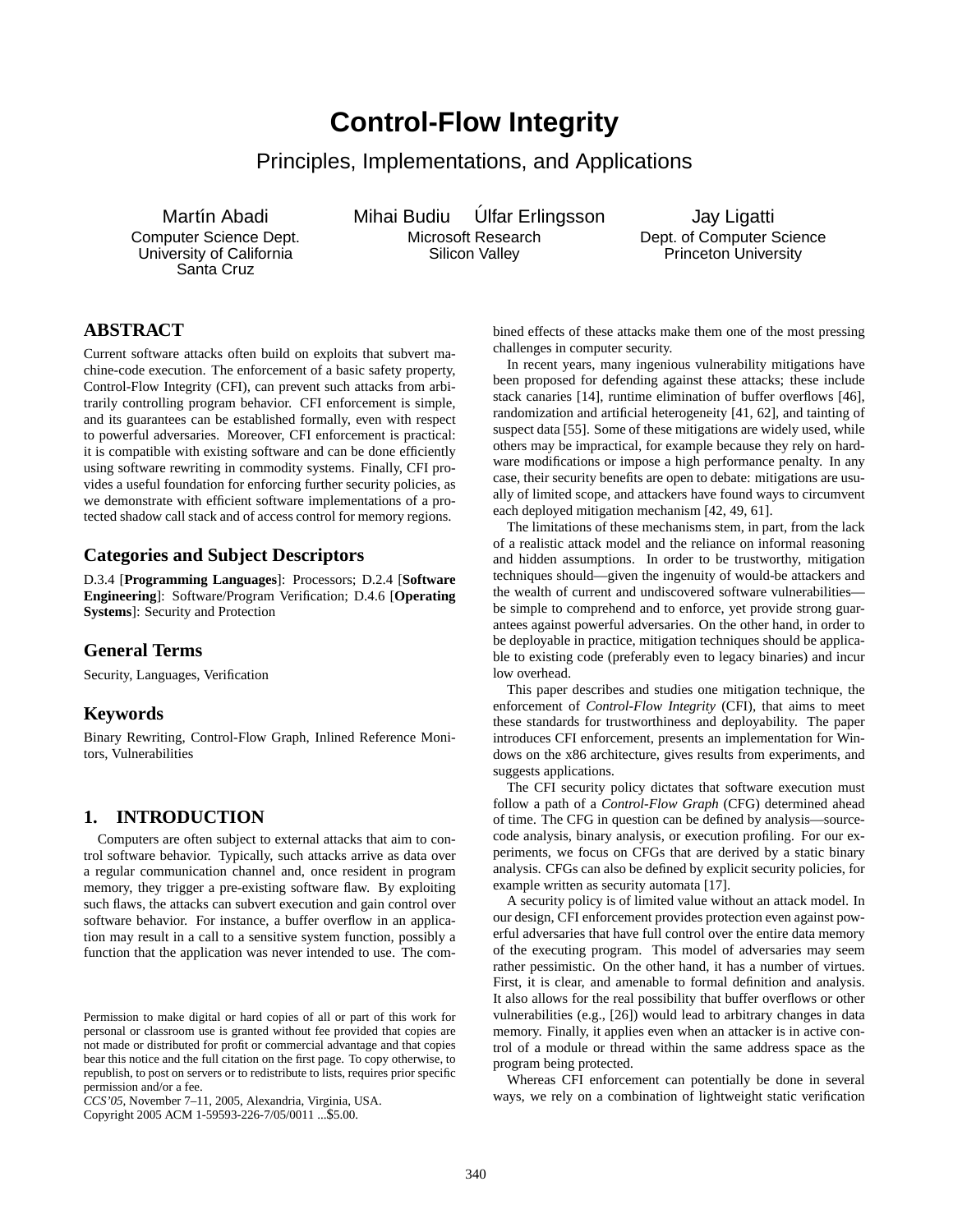and machine-code rewriting that instruments software with runtime checks. The runtime checks dynamically ensure that control flow remains within a given CFG. As we demonstrate, machinecode rewriting results in a practical implementation of CFI enforcement. This implementation applies to existing user-level programs on commodity systems, and yields efficient code even on irregular architectures with variable-length instruction encodings. Although machine-code rewriting can be rather elaborate, it is simple to verify the proper use of instrumentation in order to ensure inlined CFI enforcement.

CFI enforcement is effective against a wide range of common attacks, since abnormal control-flow modification is an essential step in many exploits—independently of whether buffer overflows and other vulnerabilities are being exploited [42, 61]. We have examined many concrete attacks and found that CFI enforcement prevents most of them. These include both classic, stack-based bufferoverflow attacks and newer, heap-based "jump-to-libc" attacks. They also include recently described "pointer subterfuge" attacks, which foil many previous mitigation techniques. Of course, CFI enforcement is not a panacea: exploits within the bounds of the allowed CFG (e.g., [10]) are not prevented. These include, for example, certain exploits that rely on incorrect argument-string parsing to cause the improper launch of a dangerous executable.

No matter how the CFG is defined or how permissive it is, CFI can be used as a foundation for the enforcement of more sophisticated security policies, including those that prevent higher-level attacks. For example, CFI can prevent the circumvention of two well-known enforcement mechanisms, *Inlined Reference Monitors* (IRMs) and *Software Fault Isolation* (SFI) [16, 17, 60]. In particular, CFI can help protect security-relevant information such as a shadow call stack [22, 37, 43], which can be used for placing tighter restrictions on control flow. Further, CFI can serve as the basis of a generalized, efficient variant of SFI that we call *Software Memory Access Control* (SMAC), which is embodied in an inlined reference monitor for access to memory regions. SMAC, in turn, can serve for eliminating some CFI assumptions.

Concretely, we develop fast, scalable implementations of CFI. We focus on one that provides strong guarantees and applies to existing x86 Windows binaries. Its performance on popular programs, including the SPEC benchmark suite, gives evidence of its efficiency. Building on CFI, we develop an implementation of a protected user-level shadow call stack. To the best of our knowledge, this implementation is an order-of-magnitude faster than previous software implementations with the same level of protection. Since SFI for x86 has been relatively slow and complex, we also examine the overhead of a simple CFI-based method for enforcing the standard SFI policy on x86; again, our measurements indicate an order-of-magnitude overhead reduction.

We have formally proven the correctness of inlined CFI enforcement for an abstract machine with a simplified instruction set. This formal treatment of inlined CFI enforcement contributes to assurance and served as a guide in our design. We have also analyzed a combination of CFI and SMAC, similarly.

The next section, Section 2, discusses related work. Section 3 informally explains CFI and its inlined enforcement. Section 4 describes our main CFI implementation and gives performance results. It also reports on our security-related experiments. Section 5 shows how additional security enforcement can be built on CFI; it includes a discussion of IRMs and three important examples: faster SFI, SMAC, and a protected shadow call stack. Section 6 summarizes our formal work; see [1] for further details. Finally, Section 7 concludes.

# **2. RELATED WORK**

Our work on CFI is related to many techniques that, either directly or indirectly, constrain control flow. For the purposes of the present section, we divide those techniques according to whether they aim to achieve security or fault-tolerance.

#### **2.1 CFI and Security**

Constraining control flow for security purposes is not new. For example, computer hardware has long been able to prevent execution of data memory, and the latest x86 processors support this feature. At the software level, several existing mitigation techniques constrain control flow in some way, for example by checking stack integrity and validating function returns [14, 43], by encrypting function pointers [13, 62], or even by interpreting software using the techniques of dynamic machine-code translation [29].

Clearly, this a crowded, important research area (e.g., [5, 7, 9, 12, 15, 22, 30, 33, 37, 39, 41, 46, 55, 56]). Next we elaborate on some of the pieces of work most closely related to ours. In short, we believe that the distinguishing features of CFI are its simplicity, its trustworthiness and amenability to formal analysis, its strong guarantees even in the presence of a powerful adversary with full control over data memory, and its deployability, efficiency, and scalability. Like many language-based security techniques, but unlike certain systems for intrusion detection, CFI enforcement cannot be subverted or circumvented even though it applies to the inner workings of user-level programs (not just at the system call boundary).

*SFI and Inlined Reference Monitors.* IRMs are a general technique for enforcing fine-grained security policies through inlined checks [16, 17]. SFI is an important, special IRM that performs dynamic checks for the purposes of memory protection [17, 34, 50, 60]. SFI and other IRMs operate by adding code for security checks into the programs whose behavior is the subject of security enforcement.

IRM implementations must consider that a subject program may attempt to circumvent the added checks—for example, by jumping around them. As a result, IRM implementations typically impose restrictions on control flow. The necessary restrictions are weaker than CFI.

Those difficulties are compounded on hardware architectures that use variable-length sequences of opcode bytes for encoding machine-code instructions. For example, on x86 Linux, the machine code for a system call is encoded using a two-byte opcode sequence, CD 80, in hexadecimal, while the five-byte opcode sequence 25 CD 80 00 00 corresponds to the arithmetic operation and eax, 80CDh. Therefore, on x86 Linux, if this particular and instruction is present in a program, then jumping to its second opcode byte is one way of performing a system call. Similarly, other x86 instructions, such as those that read or write memory, may be executed through jumps into the middle of opcode byte sequences.

As a result, existing implementations of IRMs for the x86 architecture restrict control flow so that it can go only to the start of valid instructions of the subject programs. In particular, control flow to the middle of checking sequences, or directly to the instructions that those sequences protect, is prohibited.

The performance of IRMs has been problematic, in large measure because of the need for control-flow checks, particularly on the x86 architecture [17, 34, 50]. CFI offers an alternative, attractive implementation strategy; its guarantees, while stronger than strictly necessary for IRMs, imply the required control-flow properties, and thereby CFI can serve as a foundation for efficient IRM implementation. We elaborate on some of these points in Section 5.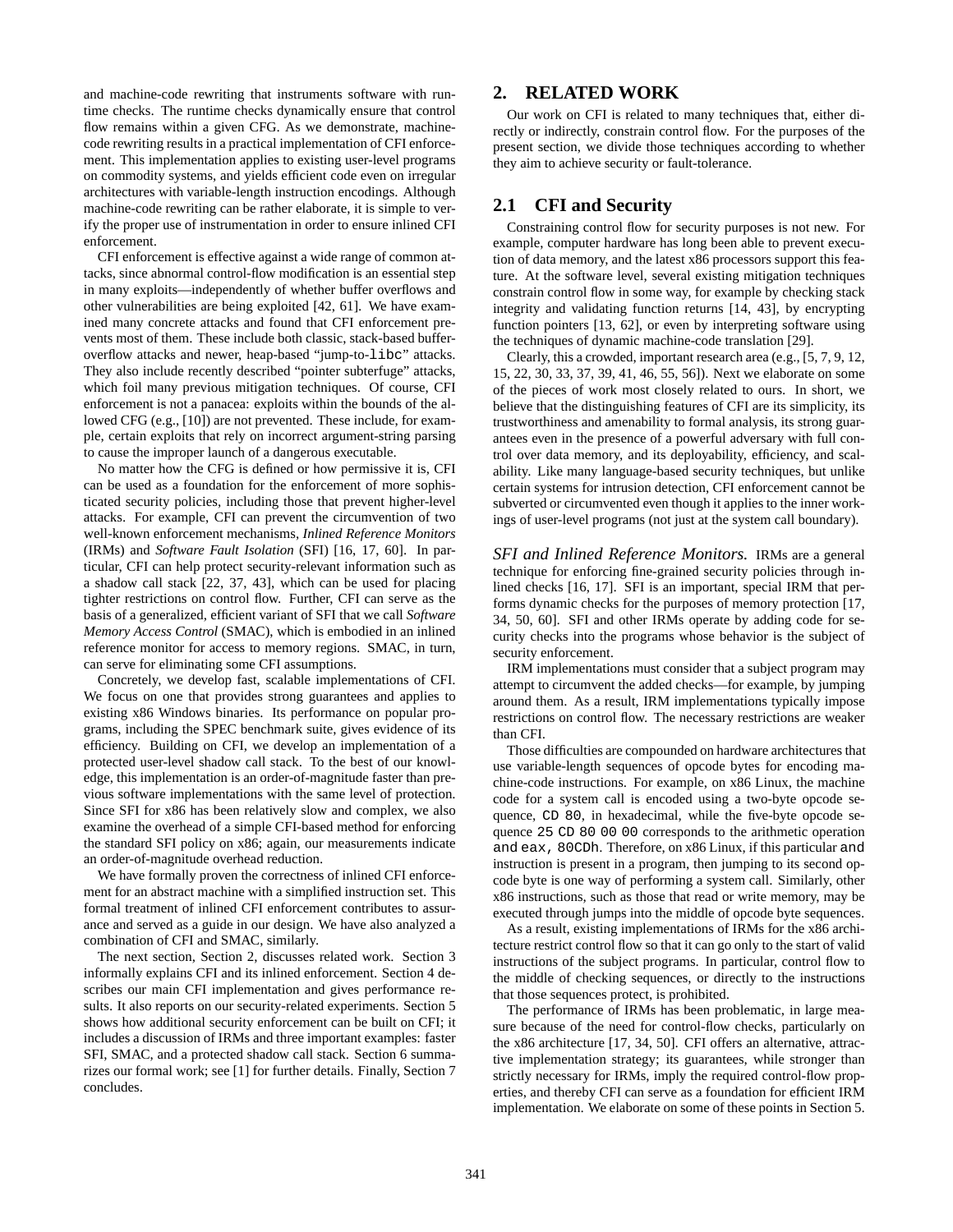*Vulnerability Mitigation Techniques with Secrets.* Point-Guard [13] stores code addresses in an encrypted form in data memory. The intent is that, even if attackers can change data memory, they cannot ensure that control flows to a code address of their choice: for this, they would have to know the corresponding decryption key. Several other techniques [7, 14, 41, 56, 62] also rely on secret values that influence the semantics of pointer addresses stored in memory, For instance, PaX ASLR shuffles the virtualaddress-space layout of a process at the time of its creation, using a random permutation derived from a per-process secret [41]. Some of these vulnerability mitigation schemes, such as the PaX Linux kernel patch, may be applied even to unmodified legacy binaries. Others can be more difficult to adopt, for example when they require complex source-code analysis.

Unfortunately, the reliance on secret values represents a vulnerability, because the values may not remain secret. In practice, a lucky, knowledgeable, or determined attacker can defeat these schemes (see [49, 51, 56]).

*Secure Machine-Code Interpreters.* Program Shepherding employs an efficient machine-code interpreter for implementing a security enforcement mechanism [29], as does Strata [47]. The apparent complexity of these interpreters may affect their trustworthiness and complicate their adoption. Their performance overhead may be another obstacle to their use (see Section 4.2).

On the other hand, a broad class of security policies can be implemented by a machine-code interpreter. Program Shepherding has been used, in particular, for enforcing a policy that includes certain runtime restrictions on control flow. That policy is not CFI, as we define it, but CFI could be enforced by having the interpreter implement the new instructions presented below in Section 3.1.

*Other Research on Intrusion Detection.* CFI is also related to a line of research on intrusion detection where a security policy for a program is derived from an inspection of the program itself or its executions [6, 18, 19, 21, 24, 25, 31, 48, 58, 59]. This security policy may be enforced at runtime using an isolated operating system mechanism, which cannot be circumvented or subverted, and which disallows invalid behaviors. The behaviors in question are often limited to sequences of system calls or library calls.

In particular, Dean and Wagner describe an intrusion-detection technique that relies on a program's static CFG to achieve "a high degree of automation, protection against a broad class of attacks based on corrupted code, and the elimination of false alarms" at the system-call level [58]. Most recent work in this area aims to make the security policy more precise, reducing the number of false negatives, both by making use of runtime information about function calls and returns, and also by operating at the level of library functions as well as that of system calls.

The desired precision poses efficiency and security challenges. For instance, at the time of a system call, the information contained in the user-level call stack can enable context-sensitive policies and therefore can enhance precision, but it is unreliable (as it is under program control), and maintaining a protected representation of the stack in the kernel is expensive. In this and other examples, there is a tension between efficiency and security.

CFI enforcement can be regarded as a fine-grained intrusiondetection mechanism based on a nondeterministic finite automaton. When CFI is coupled with a protected shadow call stack, the level of precision increases [18, 24]. Like previous work, CFI enforcement has difficulty with data-driven impossible paths. CFI precision is also affected by the degree of fan-in/fan-out at choice points. (The literature contains several measurements of fan-in/fan-out in program code, which we do not repeat in this paper.) Unlike previous work, on the other hand, CFI enforcement restricts the behavior of every machine code instruction in subject programs (cf. [25, Section 8]).

At the same time, CFI enforcement can be regarded as a basis for other intrusion-detection machinery. By using CFI and SMAC, that other intrusion-detection machinery could be implemented without modifications to the underlying operating system, or the cost of operating-system interactions, without a substantial loss in the level of protection or runtime overhead.

*Language-Based Security.* Virtually all high-level languages have execution models that imply some properties about the expected control flows. Even unsafe high-level languages are not meant to permit jumps into the middle of a machine-code instruction. Safer high-level languages, such as Java and C#, provide stronger guarantees. Their type systems, which aim to ensure memory safety, also constrain what call sequences are possible. Unfortunately, such guarantees hold only at the source level. Language implementations may not enforce them, and native method implementations may not respect them.

Similar guarantees can be obtained at the assembly and binary levels through the use of proof-carrying code (PCC) or typed assembly language (TAL) [36, 38]. Again, while PCC and TAL primarily aim to provide memory safety, they also impose static restrictions on control flow. Their properties have often been analyzed formally. The analyses focus on a model in which data memory may be modified by the subject program, but they typically do not give guarantees if another entity or a flaw may corrupt data memory (e.g., [26]).

In the long term, CFI enforcement may have a narrower set of possible benefits than the use of PCC and TAL. On the other hand, in many circumstances, CFI enforcement may be easier to adopt. CFI enforcement also addresses the need for mitigations to vulnerabilities in existing code. Finally, CFI enforcement is significantly simpler (and therefore potentially more trustworthy) than many alternative, language-based techniques, such as TAL typechecking.

# **2.2 CFI and Fault-Tolerance**

Our work is also related to research on fault-tolerance of computer systems against soft faults (single-event upsets). Most relevant are methods that attempt to discern program execution deviation from a prescribed static CFG solely through software-based methods (e.g., [40, 45, 57]). Those methods exhibit many similarities with CFI enforcement, but also significant differences.

The main differences between CFI and these fault-tolerance approaches stem from the differences between their attack and failure models. The fault-tolerance work is focused on one-time random bit-flipping in program state and, in particular, on such bit-flipping in registers; other memory is assumed to use error-correcting codes. CFI, on the other hand, is concerned with a persistent, adversarial attacker that can arbitrarily change data memory (in particular, by exploiting program vulnerabilities), but makes certain assumptions on register contents. Most fault-tolerance work provides probabilistic guarantees whereas CFI entails that even a motivated, powerful adversary can never execute even one instruction outside the legal CFG. On the other hand, CFI does not aim to provide fault tolerance.

Most similar to CFI is the method of Oh et al. [40] and how it restricts control flow through inlined labels and checks. That method, like ours, encodes the CFG (or an approximation) by embedding a set of static, immediate bit patterns in the program code. However, in that method, the runtime checks are evaluated at the destinations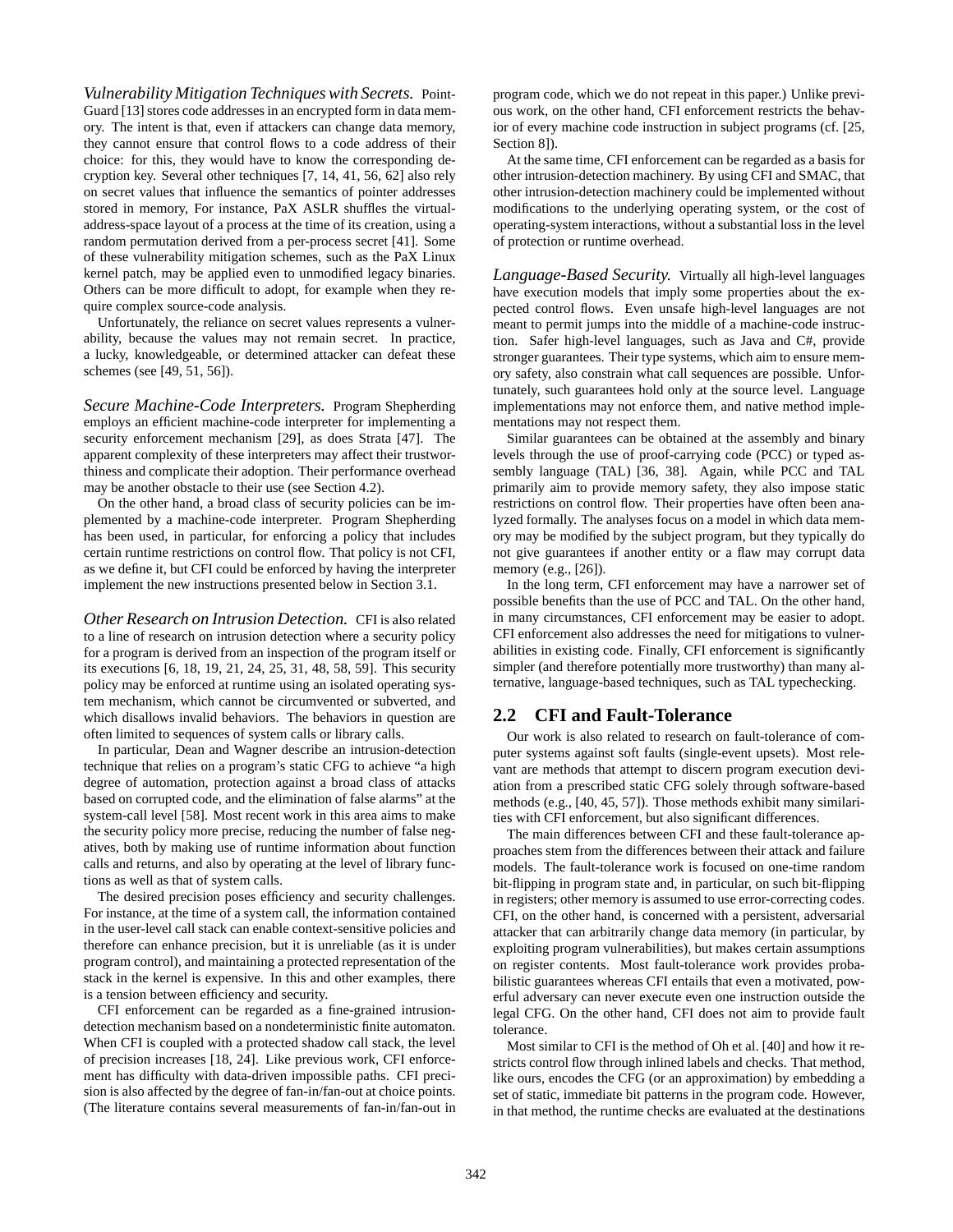

**Figure 1: Example program fragment and an outline of its CFG and CFI instrumentation.**

of all branches and jumps, not at their sources. These checks are therefore ill-suited for our purposes. For instance, they fail to prevent jumps into the middle of functions, in particular jumps that may bypass security checks (such as access control checks). These details are consistent with the probabilistic failure model, but they would be unsatisfactory for security enforcement.

#### **3. INLINED CFI ENFORCEMENT**

As noted in the introduction, we rely on dynamic checks for enforcing CFI, and implement the checks by machine-code rewriting. We also rely on simple static inspection for verifying the correctness of this rewriting, as well for establishing other CFI properties. This section describes the basics of inlined CFI enforcement and some of its details.

Depending on the context, such as the operating system and software environment, some security enforcement mechanisms that look attractive may, in practice, be either difficult to adopt or easy to circumvent. We therefore consider not only the principles but also practical aspects of CFI enforcement, in this section and the rest of the paper.

#### **3.1 Enforcing CFI by Instrumentation**

CFI requires that, during program execution, whenever a machine-code instruction transfers control, it targets a valid destination, as determined by a CFG created ahead of time. Since most instructions target a constant destination, this requirement can usually be discharged statically. However, for computed control-flow transfers (those whose destination is determined at runtime) this requirement must be discharged with a dynamic check.

Machine-code rewriting presents an apparently straightforward strategy for implementing dynamic checks. It is however not without technical wrinkles. In particular, a rewritten program no longer uses the same code memory, and all memory addresses in the program must be adjusted accordingly. Furthermore, changes like that of the memory layout may not be possible without potentially affecting the semantics of some unconventional programs. Modern tools for binary instrumentation address these and other wrinkles, often trading generality and simplicity for efficiency [52, 53]. As a result, machine-code rewriting is practical and dependable.

It remains to design the dynamic checks. Next we explain one possible set of dynamic checks. Some of the initial explanations are deliberately simplistic, for the purposes of the exposition; variants and elaborations appear below. In particular, for these initial explanations, we rely on new machine-code instructions, with an immediate operand ID: an effect-free label ID instruction; a call instruction call ID, DST that transfers control to the code at the address contained in register DST only if that code starts with label ID; and a corresponding return instruction ret ID. Such

instructions could perhaps be added to common processors to form the basis for attractive hardware CFI implementations, and should deserve further consideration. However, it is unrealistic to expect the deployment of hardware CFI support in the near future. In the remainder of the paper, we discuss only software CFI implementations. As we demonstrate, inlined CFI enforcement can be implemented in software on current processors, in particular on the x86 processor, with only a modest overhead.

CFI instrumentation modifies—according to a given CFG—each *source* instruction and each possible *destination* instruction of computed control-flow transfers. Two destinations are *equivalent* when the CFG contains edges to each from the same set of sources. For the present purposes, let us assume that if the CFG contains edges to two destinations from a common source, then the destinations are equivalent; we reconsider this assumption in Section 3.4. At each destination, instrumentation inserts a bit pattern, or ID, that identifies an equivalence class of destinations. Instrumentation also inserts, before each source, a dynamic check, or ID-check, that ensures that the runtime destination has the ID of the proper equivalence class.

Figure 1 shows a C program fragment where the function sort2 calls a qsort-like function sort twice, first with lt and then with gt as the pointer to the comparison function. The right side of Figure 1 shows an outline of the machine-code blocks for these four functions and all CFG edges between them. In the figure, edges for direct calls are drawn as light, dotted arrows; edges from source instructions are drawn as solid arrows, and return edges as dashed arrows. In this example, sort can return to two different places in sort2. Therefore, the CFI instrumentation includes two IDs in the body of sort2, and an ID-check when returning from sort, arbitrarily using 55 as the ID bit pattern. (Here, we do not specify to which of the two callsites sort must return; Section 5 shows how to guarantee that each return goes to the most recent callsite, by using a protected shadow call stack.) Similarly, because sort can call either lt or gt, both comparison functions start with the ID 17; and the call instruction, which uses a function pointer in register R, performs an ID-check for 17. Finally, the ID 23 identifies the block that follows the comparison callsite in sort, so both comparison functions return with an ID-check for 23.

This example exposes patterns that are typical when CFI instrumentation is applied to software compiled from higher-level programming languages. CFI instrumentation does not affect direct function calls: only indirect calls require an ID-check, and only functions called indirectly (such as virtual methods) require the addition of an ID. Function returns account for many ID-checks, and an ID must be inserted after each function callsite, whether that function is called indirectly or not. The remaining computed control flow is typically a result of switch statements and exceptions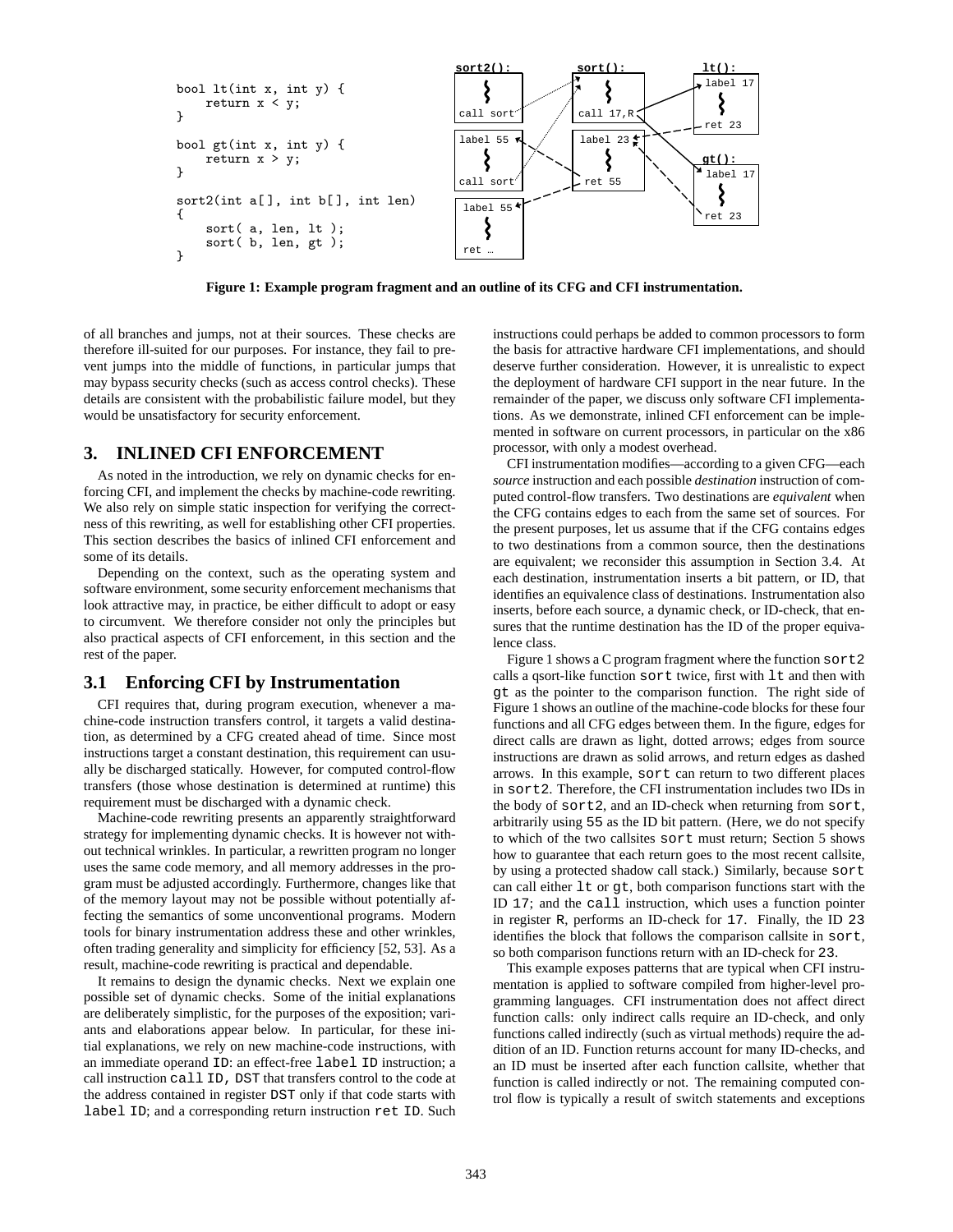|    | Opcode bytes                                    |                                 | Source<br>Instructions                                         |                                                                                     | Opcode bytes                                          | <b>Destination</b><br>Instructions                |                        |
|----|-------------------------------------------------|---------------------------------|----------------------------------------------------------------|-------------------------------------------------------------------------------------|-------------------------------------------------------|---------------------------------------------------|------------------------|
|    | FF E1                                           | jmp                             | ecx                                                            | ; computed jump                                                                     | 8B 44 24 04<br>.                                      | eax, [esp+4]<br>mov                               | ; dst                  |
|    |                                                 |                                 |                                                                | can be instrumented as (a):                                                         |                                                       |                                                   |                        |
|    | 81 39 78 56 34 12<br>75 13<br>8D 49 04<br>FF E1 | cmp<br>jne<br>lea<br>jmp        | [ecx], 12345678h<br>error_label<br>$exc, [ecx+4]$<br>есх       | ; comp ID & dst<br>$:$ if != fail<br>; skip ID at dst<br>; jump to dst              | 78 56 34 12<br>8B 44 24 04<br>$\cdot$                 | ; data 12345678h<br>eax, [esp+4]<br>mov           | ; ID<br>; dst          |
|    |                                                 |                                 |                                                                | or, alternatively, instrumented as (b):                                             |                                                       |                                                   |                        |
| 40 | B8 77 56 34 12<br>39 41 04<br>75 13<br>FF E1    | mov<br>inc<br>cmp<br>jne<br>ם ה | eax, 12345677h<br>eax<br>$[ecx+4]$ , eax<br>error_label<br>ecx | : load ID-1<br>add 1 for ID<br>; compare w/dst<br>; if $!=$ fail<br>; jump to label | 3E OF 18 05<br>78 56 34 12<br>8B 44 24 04<br>$\cdots$ | prefetchnta<br>[12345678h]<br>eax, [esp+4]<br>mov | : label<br>ID<br>; dst |

**Figure 2: Example CFI instrumentations of a source x86 instruction and one of its destinations.**

and, in both cases, an ID is needed at each possible destination and an ID-check at the point of dispatch.

## **3.2 CFI Instrumentation Code**

Refining the basic scheme for CFI instrumentation, we should choose specific machine-code sequences for ID-checks and IDs. The choice is far from trivial. Those code sequences should use instructions of the architecture of interest, and ideally they should be both correct and efficient.

Figure 2 shows example x86 CFI instrumentation with two alternative forms of IDs and ID-checks, along with their actual x86 opcode bytes. The figure uses as the ID the 32-bit hexadecimal value 12345678. The source (on the left) is a computed jump instruction jmp ecx, whose destination (on the right) may be a mov from the stack. Here, the destination is already in ecx so the ID-checks do not have to move it to a register—although, in general, ID-checks must do this to avoid a time-of-check-to-time-ofuse race condition [8]. The code sequences for ID-checks overwrite the x86 processor flags and, in (b), a register is assumed available for use; Section 4 explains why this behavior is reasonable.

In alternative (a), the ID is inserted as data before the destination mov instruction, and the ID-check modifies the computed destination using a lea instruction to skip over the four ID bytes. The IDcheck directly compares the original destination with the ID value. Thus, the ID bit pattern is embedded within the ID-check cmp opcode bytes. As a result, in (a), an attacker that can somehow affect the value of the ecx register might be able to cause a jump to the jne instruction instead of the intended destination.

Alternative (b) avoids the subtlety of (a), by using ID−1 as the constant in the ID-check and incrementing it to compute the ID at runtime. Also, alternative (b) does not modify the computed jump destination but, instead, inserts an effective label ID at the start of the destination—using a side-effect-free x86 prefetch instruction to synthesize the label ID instruction.

Section 4 describes machine-code sequences that build on these two alternatives.

#### **3.3 Assumptions**

In our design, CFI enforcement provides protection even against powerful adversaries that control the data memory of the executing program. The machine-code instruction sequences that implement ID-checks and IDs do not rely on the integrity of data memory. It is however critical that three assumptions hold. These three assumptions are:

- **UNQ** Unique IDs: After CFI instrumentation, the bit patterns chosen as IDs must not be present anywhere in the code memory except in IDs and ID-checks. This property is easily achieved by making the space of IDs large enough (say 32-bit, for software of reasonable size) and by choosing IDs so that they do not conflict with the opcode bytes in the rest of the software.
- **NWC** Non-Writable Code: It must not be possible for the program to modify code memory at runtime. Otherwise, an attacker might be able to circumvent CFI, for example by causing the overwriting of an ID-check. NWC is already true on most current systems, except during the loading of dynamic libraries and runtime code-generation.
- **NXD** Non-Executable Data: It must not be possible for the program to execute data as if it were code. Otherwise, an attacker could cause the execution of data that is labeled with the expected ID. NXD is supported in hardware on the latest x86 processors, and Windows XP SP2 uses this support to enforce the separation of code and data [35]. NXD can also be implemented in software [41]. By itself (without CFI), NXD thwarts some attacks, but not those that exploit pre-existing code, such as "jump-to-libc" attacks (see Section 4.3).

Somewhat weaker assumptions may sometimes do. In particular, even without NXD, inlined CFI enforcement may be successful as long as the IDs are randomly chosen from a sufficiently large set; then, if attackers do not know the particular IDs chosen, IDchecks will probably fail whenever data execution is attempted. This "probabilistic" defense is similar to that provided by Stack-Guard and other mitigation mechanisms based on secrets [13, 14, 62]. Since a lucky, persistent, or knowledgeable attacker will still succeed [49, 51, 56], we do not favor this CFI variant and do not discuss it further. We believe that CFI should be supported by either hardware or software NXD; Section 5 shows how CFI enforcement can be integrated with one particular software implementation of NXD.

The assumptions can be somewhat problematic in the presence of self-modifying code, runtime code generation, and the unanticipated dynamic loading of code. Fortunately, most software is rather static—either statically linked or with a statically declared set of dynamic libraries. For example, although the Apache web server is a complex, extensible software system, configuration files bound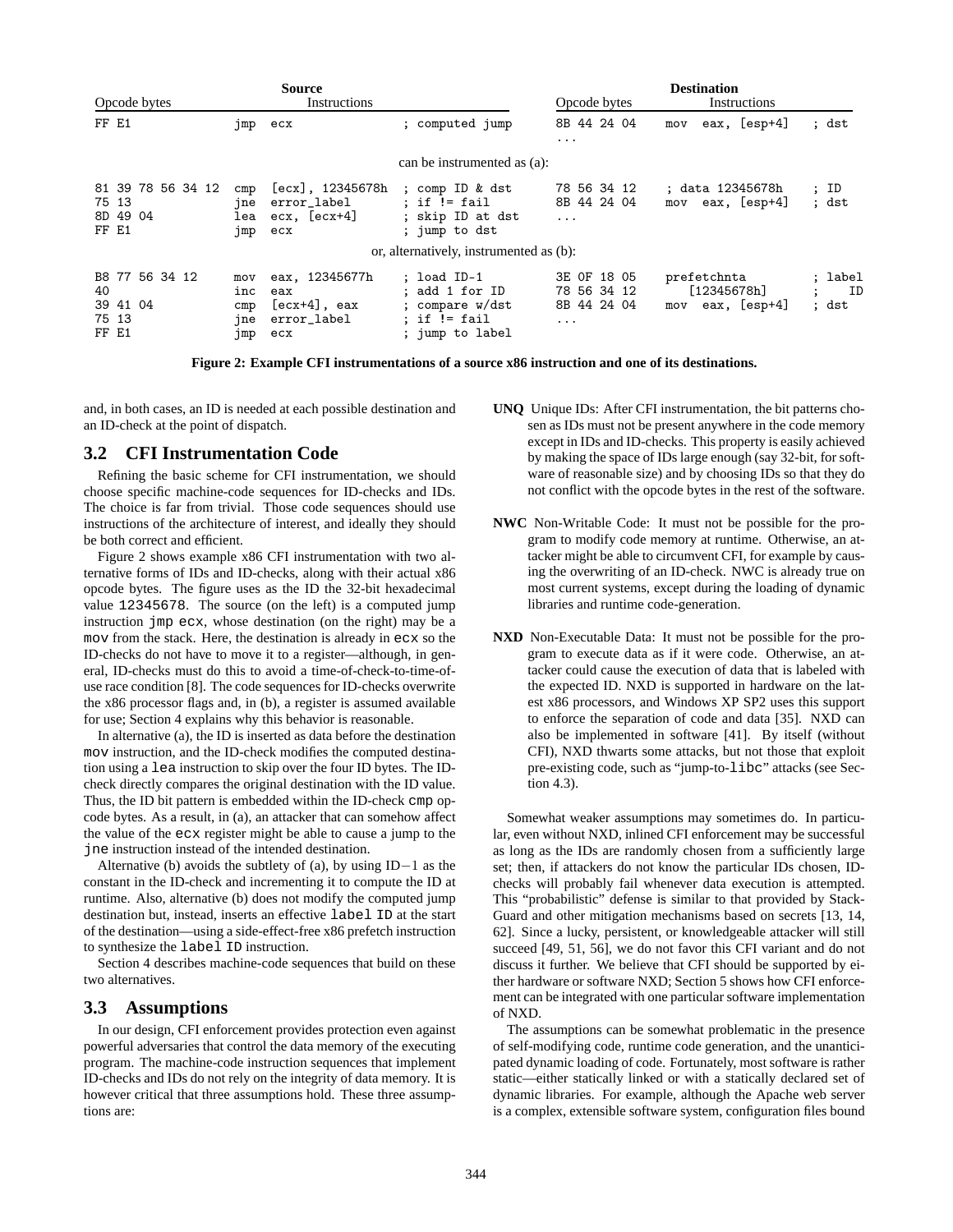the set of its loadable modules prior to the start of execution. Similarly, for the Outlook email client, the Windows registry bounds the set of loadable components. Nevertheless, we are working on expanding inlined CFI enforcement with the goal of handling runtime code generation and other dynamic additions of code.

The implementation of IDs and ID-checks relies on a few registers, and requires that the values contained in those registers are not subject to tampering. This requirement is compatible with kernelbased multi-threading, since one program thread cannot affect the registers of other program threads. Furthermore, this requirement is straightforwardly met, as long as preemptive user-level context switching does not read those register values from data memory, and as long as the program in question cannot make system calls that arbitrarily change system state. This restriction on system calls is necessary for excluding system calls that make data memory executable—in contradiction with NXD—and that change code memory—in contradiction with NWC and possibly also in violation of  $UNO<sup>1</sup>$ 

In general, assumptions are often vulnerabilities. When assumptions are invalidated somehow, security guarantees are diminished or void. It is therefore important to justify assumptions (as we do for NXD, for instance) or at the very least to make them explicit, to the extent possible. Of course, we recognize that, in security, any set of assumptions is likely to be incomplete. We focus on the assumptions that we consider most relevant on the basis of analysis and past experience, but for example neglect the possibility that transient hardware faults might affect instruction semantics in arbitrary ways (e.g., [40, 45, 57]).

#### **3.4 On Destination Equivalence**

Preferably, control-flow enforcement should be as precise as possible. Without some care, schemes based on IDs and ID-checks may be more permissive than necessary.

Section 3.1 assumes that if the CFG contains edges to two destinations from a common source, then the destinations are equivalent. This assumption need not always hold. For instance, in a program compiled from a language with subtyping, one may have a type  $T$  and a supertype  $T'$  that both implement a method toString; a toString invocation on  $T$  may have a single destination  $m$  while a toString invocation on  $T'$  may have the destination m but also a second destination  $m'$ . In this case, m and  $m'$  are not equivalent, but an imprecise CFI enforcement technique may allow control to flow from a toString invocation on  $T$  to  $m'$ .

One strategy for increasing precision is code duplication. For instance, two separate copies of the function strcpy can target two different destination sets when they return. In general, code duplication can be used for eliminating the possibility of overlapping but different destination sets. (Specifically, we can prove that a simple construction that splits CFG nodes into multiple nodes always yields graphs in which overlapping destination sets are identical.) This approach, in the limit, amounts to complete function inlining, apart from recursive calls; it has been used in several intrusion detection implementations (e.g., [25]).

Alternatively, refining the instrumentation is also a good option for increasing precision. For example, more than one ID can be inserted at certain destinations, or ID-checks can sometimes compare against only certain bits of the destination IDs.

Of course, the assumption of Section 3.1 can also be made true by adding edges to the CFG, thus losing precision. In practice, this alternative can often be satisfactory: even a coarse CFI instrumentation with only one ID value—or with one ID value for the start of functions and another ID value for valid destinations for function returns—will yield significant guarantees. For instance, that instrumentation will prevent jumps into the middle of functions, which are necessary for some exploits.

#### **3.5 Phases of Inlined CFI Enforcement**

Inlined CFI enforcement can proceed in several distinct phases. The bulk of the CFI instrumentation, along with its register liveness analysis and other optimizations, can be separated from the CFG analysis on which it depends, and from install-time adjustments and verifications.

The first phase, the construction of the CFGs used for CFI enforcement, may give rise to tasks that can range from program analysis to the specification of security policies. Fortunately, a practical implementation may use standard control-flow analysis techniques (e.g., [2, 4, 58]), for instance at compile time. Section 4 describes how our x86 implementation applies these techniques by analyzing binaries (rather than source code).

After CFI instrumentation (perhaps at installation time), another mechanism can establish the UNQ assumption. Whenever software is installed or modified, IDs can be updated to remain unique, as is done with pre-binding information in some operating systems [3].

Finally (for example, when a program is loaded into memory and assembled from components and libraries), a CFI verification phase can statically validate direct jumps and similar instructions, the proper insertion of IDs and ID-checks, and the UNQ property. This last verification step has the significant benefit of making the trustworthiness of inlined CFI enforcement be independent of the complexity of the previous processing phases.

# **4. A PRACTICAL CFI IMPLEMENTATION**

This section reports on our implementation of inlined CFI enforcement, and on measurements and experiments.

## **4.1 The Implementation**

We have implemented inlined CFI enforcement for Windows on the x86 architecture. Our implementation relies on Vulcan [52], a mature, state-of-the art instrumentation system for x86 binaries that requires neither recompilation nor source-code access. This system addresses the challenges of machine-code rewriting in a practical fashion—as evidenced by its regular application to software produced by Microsoft. Thereby, despite being only a prototype, our implementation of inlined CFI enforcement is both practical and realistic.

Our implementation uses Vulcan for building a CFG of the program being instrumented. This CFG construction correctly handles x86 instructions that perform computed control transfers including function returns, calls through function pointers, and instructions emitted for switch statements and other dynamic dispatch (like C++ vtables). Our CFG is conservative in that each computed call instruction may go to any function whose address is taken; we discover those functions with a flow-insensitive analysis of relocation entries in the binary. Our implementation is simplified by certain Windows particulars: there are no signals like those of Unix, and Windows binaries provide a "SafeSEH" static list of

<sup>&</sup>lt;sup>1</sup>Most software security enforcement mechanisms adopt restrictions of this sort even for single-threaded programs, since system calls that arbitrarily change system state invalidate many assumptions of those mechanisms, and can even turn off those mechanisms. Nevertheless, the restrictions are usually left unstated because, in practice, they are difficult to satisfy without support from the operating system. CFI makes it easier to enforce the restrictions, by allowing system calls and their arguments to be constrained without any operating system modification (as discussed further in Section 5).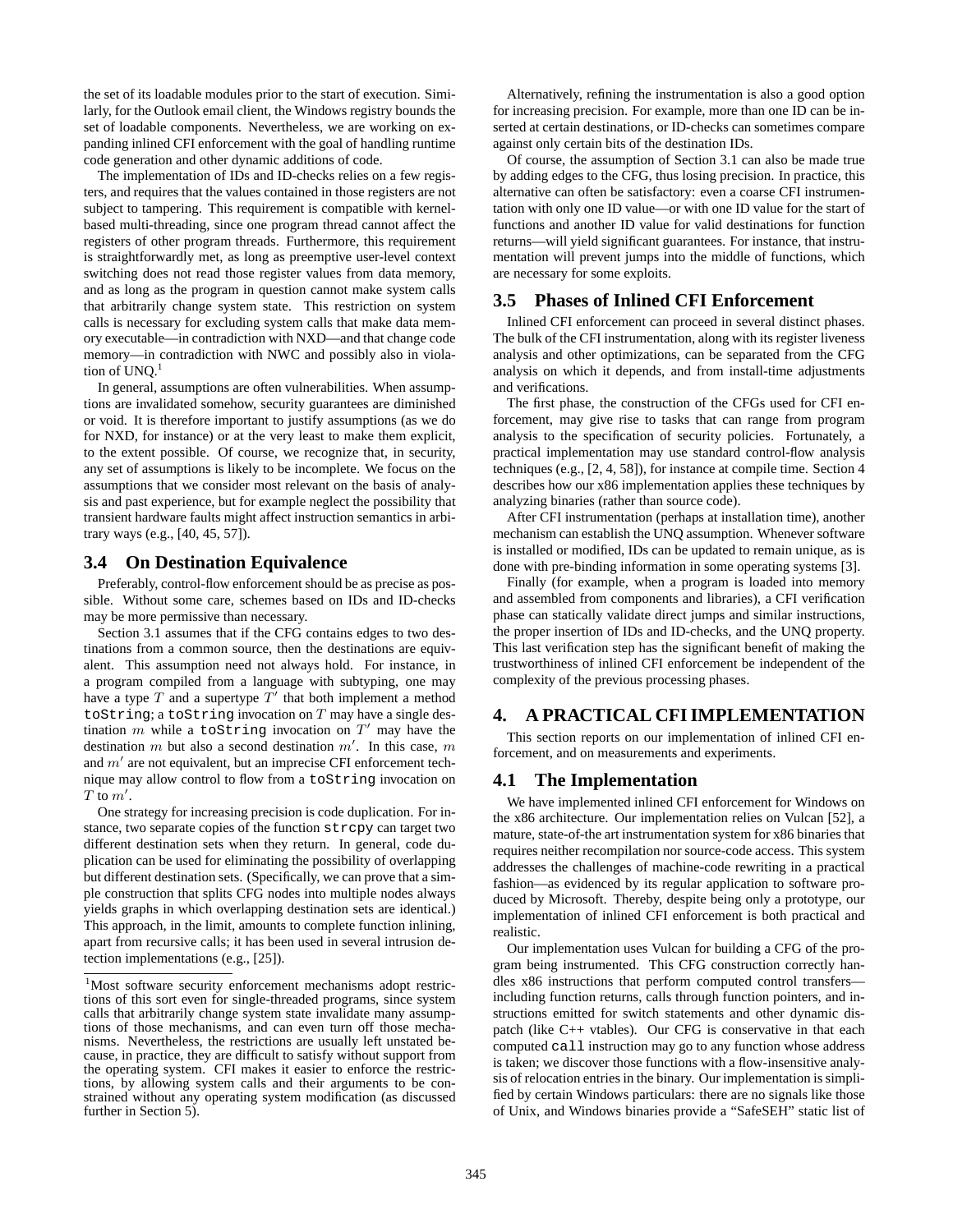| Opcode bytes               |  |  |                         |                         |                                    | <b>Function Call</b><br>Instructions                                                                    |                                              |  |                            | Opcode bytes                           |         | <b>Function Return</b><br>Instructions                                                                                    |                                                           |
|----------------------------|--|--|-------------------------|-------------------------|------------------------------------|---------------------------------------------------------------------------------------------------------|----------------------------------------------|--|----------------------------|----------------------------------------|---------|---------------------------------------------------------------------------------------------------------------------------|-----------------------------------------------------------|
| FF 53 08                   |  |  |                         |                         | call                               | $[ebx+8]$                                                                                               | ; call fptr                                  |  | C <sub>2</sub> 10 00       |                                        | ret 10h |                                                                                                                           | ; return                                                  |
|                            |  |  |                         |                         |                                    | are instrumented using prefetchnta destination IDs, to become                                           |                                              |  |                            |                                        |         |                                                                                                                           |                                                           |
| 8B 43 08<br>75 13<br>FF DO |  |  | 3E 81 78 04 78 56 34 12 | 3E OF 18 O5 DD CC BB AA | mov<br>$_{\text{cmp}}$<br>call eax | eax, [ebx+8]<br>[eax+4], 12345678h ; comp w/ID<br>jne error_label<br>prefetchnta [AABBCCDDh] ; label ID | : load fptr<br>; if $!=$ fail<br>; call fptr |  | 8B OC 24<br>75 13<br>FF E1 | 83 C4 14<br>3E 81 79 04<br>DD CC BB AA | mov     | ecx, [esp]<br>add esp, 14h<br>$cmp$ $[ecx+4]$ ,<br>AABBCCDDh<br>ine error_label ; if!=fail<br>$\mathop{\mathtt{imp}}$ ecx | : load ret<br>; pop 20<br>; compare<br>w/ID<br>; jump ret |

**Figure 3: The CFI instrumentation of x86 call and ret used in our implementation.**



**Figure 4: Execution overhead of inlined CFI enforcement on SPEC2000 benchmarks.**

all possible runtime exception handlers. Other CFG intricacies, such as setjmp and longjmp, are addressed using techniques from the programming-languages and the intrusion-detection literatures [4, 19, 25, 58].

Figure 3 shows how our CFI implementation rewrites the x86 machine code for an indirect function call and a corresponding function return. The destination of the call instruction is stored in memory at address ebx+8; the argument 10h makes the ret instruction also pop 16 bytes of parameters off the stack. Next we explain some of the details of the rewritten code. On x86, CFI instrumentation can implement IDs in various ways (e.g., by successive opcodes that add and subtract the same constant). Our prototype, like alternative (b) of Section 3.2, uses prefetch instructions for IDs. Our ID-checks, however, take after the other alternative of Section 3.2: a cmp instruction directly compares against the destination ID bit pattern—and, hence, an infinite loop of the ID-check opcode bytes 3E...D0 is possible. (We do not regard such loops as a serious failure of CFI, since an attacker that controls all of memory probably has many ways of causing infinite loops.) To avoid a race condition, source instructions where the destination address resides in data memory (such as ret) are changed to a jmp to an address in a register. If an ID-check fails, our implementation immediately aborts execution by using a Windows mechanism for reporting security violations.

Our CFI instrumentation is crafted to allow low enforcement overheads for most programs. Because the IDs and ID-checks have the same locality properties as executing code, they are not penalized by high memory latency. (They may however increase pressure on caches, especially when instruction and data caches are separate.) On the x86, the ID-check instrumentation can make use of the standard calling conventions for further performance gain: in almost all cases, the eax and ecx registers can be used directly at function calls and returns, respectively, and the x86 flags do not have to be saved. During our experiments, we discovered only about a dozen functions—mostly handwritten code in standard libraries—where state (such as the x86 flags) needs to be preserved.

All CFI optimization, like the above, must be done carefully, since it can lead to a change in program semantics or to invalid CFI instrumentation. Fortunately, the use of a final verification phase can ensure that the CFI guarantees will hold during execution despite any errors in optimizations.

#### **4.2 Measurements**

We measured the overhead of our inlined CFI enforcement on some of the common SPEC computation benchmarks [54]. We performed all the experiments in this paper on Windows XP SP2 in "Safe Mode," where most daemons and kernel modules are disabled. Our hardware was a Pentium 4 x86 processor at 1.8GHz with 512MB of RAM. The target programs were compiled with Microsoft Visual C++ 7.1 using full optimizations. For SPEC, the inputs were the complete reference datasets and the output was validated as the correct result. We report the average of three runs; measurement variance was negligible, with standard deviation of less than one percent.

The CFG construction and CFI instrumentation of each binary took about 10 seconds, with the size of the binary increasing by an average 8%. Figure 4 gives the normalized overhead of CFI enforcement, shown as increase in the running time of each CFIinstrumented benchmark relative to the running time of the original benchmark binaries. The measured overhead ranged from zero to 45%, and the benchmarks took 16% longer to execute, on average.

As shown by Figure 4, our prototype inlined CFI enforcement hardly affects the performance of some programs, but it can cause a substantial slowdown of other programs. Overall, the measured performance overhead seems tolerable, even though we have not yet explored most of the optimizations possible in x86 CFI instrumentation. Because of CFI verification, such further optimization should reduce overhead without making CFI enforcement less trustworthy.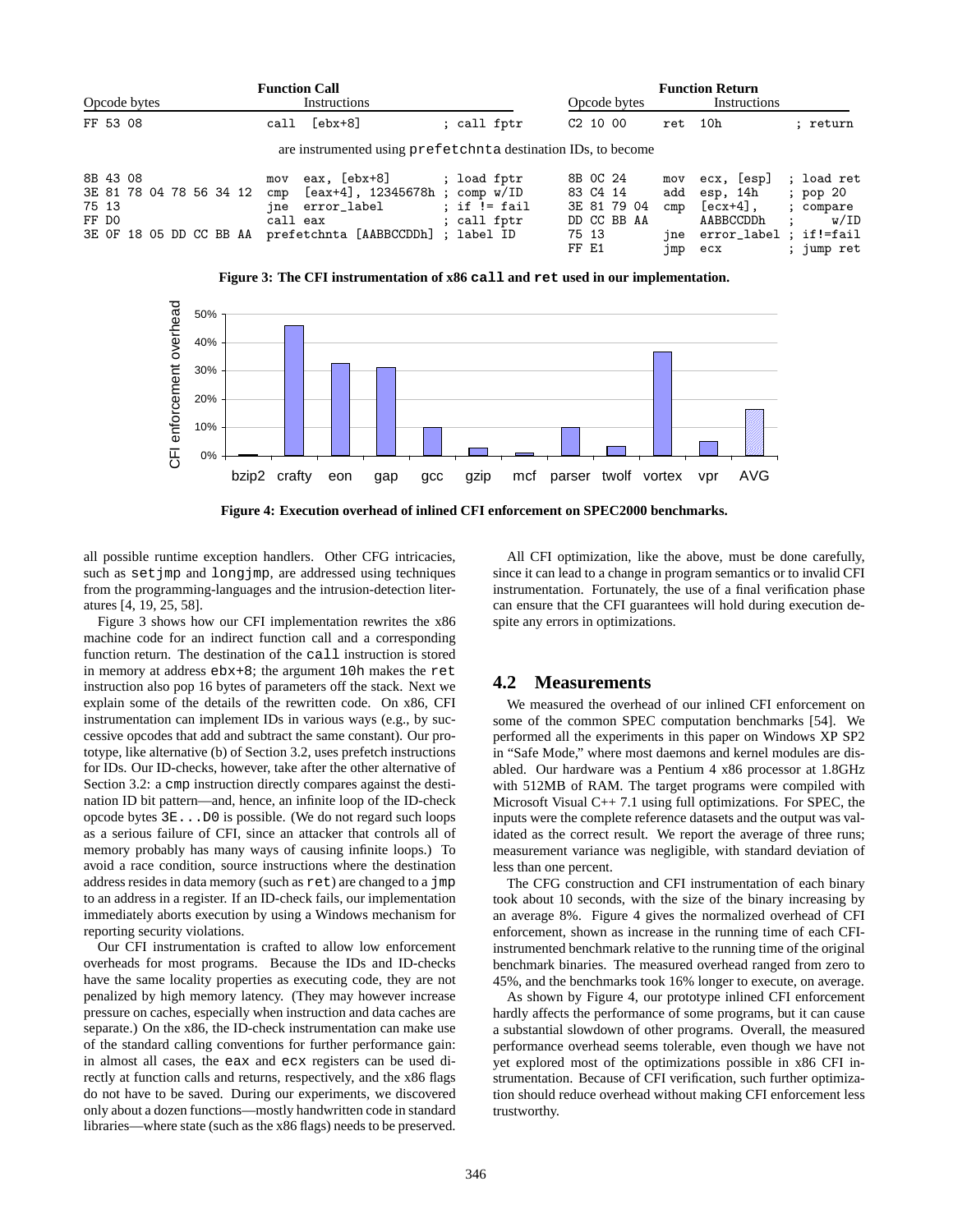Moreover, the performance overhead of CFI enforcement is competitive with—or even better than—the cost of most comparable techniques that aim to mitigate security vulnerabilities (e.g., [13, 29, 46]). For instance, the overhead of Program Shepherding is more than 100% for the benchmark program crafty on Windows; the corresponding CFI enforcement overhead is 45%, and this is our highest measured overhead. Similarly, the overhead of Program Shepherding is more than 660% for gcc on Windows, and can be brought down to 35% only by exposing the security mechanism itself to attack; the corresponding CFI enforcement overhead is under 10%.

Note that the SPEC benchmarks focus on CPU-intensive programs with integer arithmetic. CFI will cause relatively less overhead for I/O-driven server workloads. For example, one might expect to see an even smaller performance impact on FTP than on SPEC (as in [63]).

#### **4.3 Security-Related Experiments**

It is difficult to quantify the security benefits of any given mitigation technology: the effects of unexploited vulnerabilities cannot be predicted, and real-world attacks—which tend to depend on particular system details—can be thwarted, without any security benefits, by trivial changes to those details.

Even so, in order to assess the effectiveness of CFI, we examined by hand some well-known security exploits (such as those of the Blaster and Slammer worms) as well as several recently reported vulnerabilities (such as the Windows ASN.1 and GDI+ JPEG flaws). CFI would not have prevented Nimda and some similar exploits that rely on the incorrect parsing of input strings, such as URLs, to cause the improper launch of the cmd.exe shell or some other dangerous executable (see also [10]). On the other hand, CFI would have prevented all the other exploits that we studied because, in one way or another, they all endeavored to deviate from the expected control flow. Many exploits performed a "jumpto-libc" control transfer from a program point where this jump was not expected. Often this invalid control transfer was attempted through heap overflows or some form of pointer subterfuge (of the kind recently described by Pincus and Baker [42]).

Pointer subterfuge relies on modifications to data memory, and can result in possibly arbitrary further modifications to data memory. Hence, thwarting pointer subterfuge calls for techniques that like ours—afford protection even when attackers are in full control of data memory.

As a concrete example, let us consider the published attack on the GDI+ JPEG flaw in Windows [20]. This attack starts by causing a memory corruption, overwriting a global variable that holds a C++ object pointer. When this pointer is later used for calling a virtual destructor, the attacker has the possibility of executing code of their choice. A CFI ID-check at this callsite can prevent this exploit, for instance by restricting valid destinations to the C++ virtual destructor methods of the GDI+ library.

As another concrete example that illustrates the benefits of CFI, we discuss the following C function, which is intended to return the median value of an array of integers:

```
int median( int* data, int len, void* cmp )
{
    // must have 0 < len <= MAX_LEN
   int tmp[MAX_LEN];
  memcpy( tmp, data, len*sizeof(int) );
   qsort( tmp, len, sizeof(int), cmp );
   return tmp[len/2];
}
```
This code is vulnerable—and can be exploited by an attacker that controls the inputs—even on systems that use deployed mitigation techniques such as stack canaries and hardware NXD support. We have constructed actual exploits for this vulnerability; they work even on Windows XP SP2 with x86 hardware NXD support. One exploit is based on a traditional stack-based buffer overflow; others work via C++ vtables and the heap. The exploits overwrite the qsort comparison function pointer, pointing it to a sequence of four machine-code opcode bytes (found in the middle of an existing function) which reposition the stack pointer esp in a particular way. Subsequently, when cmp is called, the exploit proceeds through the unwinding of the stack; as each frame is popped, the exploit executes a particular piece of existing code. Eventually, the attacker has full control over the system.

With CFI, on the other hand, the vulnerability in the median function cannot be exploited in this manner. CFI forbids invalid control transfers into the middle of functions (as well as returns to the start of functions), and it therefore prevents the necessary first step of the exploits (and would also prevent subsequent steps). This protection is not dependent on how closely the CFI runtime guarantees correspond to a precise CFG of the program; even a coarse CFG has the desired effect.

For a final set of experiments, we ported to Windows a suite of 18 tests for dynamic buffer-overflow prevention developed by Wilander and Kamkar [61]. (Wilander and Kamkar were unable to provide us with the source code for two of the 20 tests from their study.) The tests in the original suite concern whether attackers could directly execute shellcode of their choosing. We extended the tests to consider also "jump-to-libc" and pointer subterfuge attacks. We computed CFGs for these tests, and applied our CFI instrumentation. With CFI enforcement, none of the exploits in this test suite were successful, because they attempted to deviate from the corresponding CFGs. This result is encouraging, especially since other mitigation techniques have failed these tests [61].

## **5. BUILDING ON CFI**

CFI ensures that runtime execution proceeds along a given CFG, guaranteeing, for instance, that the execution of a typical function always starts at the beginning and proceeds from beginning to end. Thereby, CFI can increase the reliability of any CFG-based technique (for example, strengthening previous techniques against buffer overflows and for intrusion detection [32, 58]).

This section describes other applications of CFI, as a foundation for Inlined Reference Monitors (IRMs), for SFI in particular, and for Software Memory Access Control (SMAC), which we introduce here. It also shows how to tighten CFI enforcement by relying on either SMAC or standard x86 hardware support.

## **5.1 CFI as a Foundation for IRMs**

IRMs enforce security policies by inserting into subject programs the code for validity checks and also any additional state that is needed for enforcement [16]. IRMs require that the subject program can neither circumvent the inserted validity checks nor subvert the added state. By constraining the CFG enforced by CFI, the first of these requirements is easily satisfied. Further, SMAC (discussed below) supports isolated data memory regions in which the added IRM state can be safely kept. Thus, CFI and SMAC greatly facilitate the implementation of IRMs.

In particular, CFI can contribute to the IRM enforcement of security policies that restrict a program's use of the underlying operating system (for instance, preventing files with some filenames from being written) [44]. Such policies are often necessary; many of their existing implementations modify operating systems, something that CFI enables us to avoid. With CFI, it is easy to enumerate those points in a program where system calls can be made. At each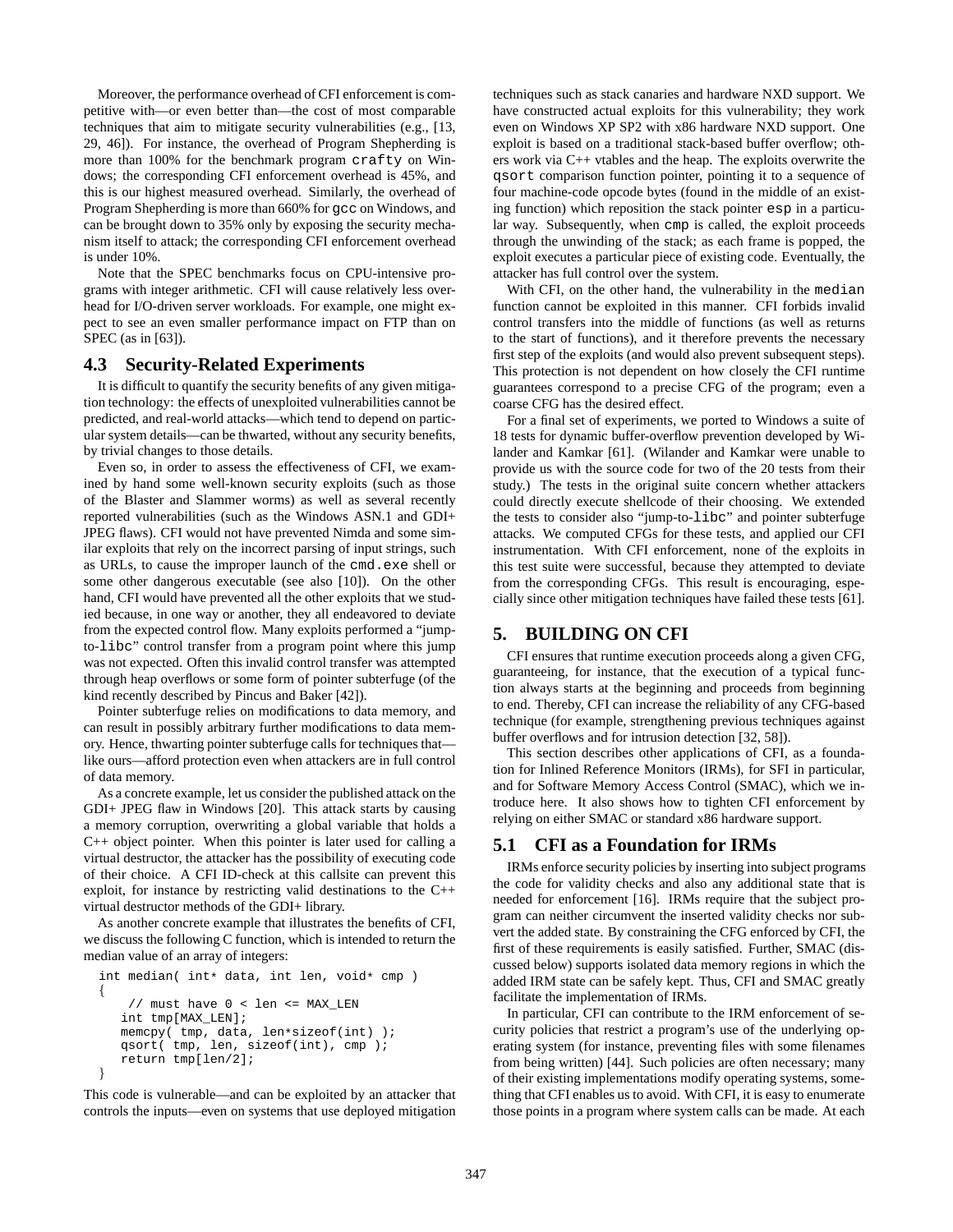```
int compute_sum( int a[], int len )
{
     int sum = 0;
     for(int i = 0; i < len; ++i) {
          sum += a[i];
     }
     return sum;
}
                                                                             ...
                                                                             mov ecx, 0h ; int i = 0<br>mov esi, [esp+8] ; a[] base ptr
                                                                             mov esi, [esp+8]<br>and esi, 20FFFFFFh
                                                                    and esi, 20FFFFFFh ; SFI masking<br>LOOP: add eax, [esi+ecx*4] ; sum += a[i]
                                                                             add eax, [esi+ecx*4]<br>inc ecx
                                                                             inc ecx ; ^{++i}<br>cmp ecx, edx ; i <
                                                                             cmp ecx, edx ; i < len<br>jl LOOP
                                                                                    L<sub>O</sub>OP
```
**Figure 5: Leveraging CFI for optimizations: hoisting an SFI check out of a loop.**

such point, an IRM validity check can be inserted, and CFI can ensure that the check cannot be circumvented.

#### **5.2 Faster SFI**

Software Fault Isolation (SFI) is one particular type of IRM designed to emulate traditional memory protection. In SFI, code is inserted at each machine-code instruction that accesses memory to ensure that the target memory address lies within a certain range [17, 34, 50, 60].

Much as in Section 5.1, CFI makes SFI instrumentation noncircumventable. CFI can also reduce SFI overhead. For instance, the guarantees about control flow remove the need to check memory addresses in local variables repeatedly. Figure 5 demonstrates one such optimization. The figure shows a C function that sums the contents of an array, and the first two basic blocks of the x86 machine code that a compiler might emit for this function. (The start of the first basic block is elided.) The machine code includes an and instruction that masks off the top bits from the base address of the array, constraining the array to reside at an address whose top eight bits are either 00h or 20h. As long as the low memory (whose addresses start with 00h) is inaccessible, this use of an and instruction can establish several disjoint, isolated memory regions as demonstrated in PittSFIeld, a recent, efficient x86 SFI implementation [34].

The SFI literature is full of other optimizations that simplify the inserted checks. For example, checks can often be eliminated when memory is accessed through a register plus a small constant offset, as long as inaccessible "guard pages" are placed before and after permitted memory ranges. This optimization is especially useful for accesses to local, stack variables, such as reading the value at esp+8 in Figure 5. However, the weak control-flow guarantees of past SFI implementations make it difficult to reason about program behavior and, partly as a result, past optimizations have sometimes led to vulnerabilities [17, 34].

CFI makes optimizations more robust and enables many new ones. For the code in Figure 5, CFI allows the and instruction to be hoisted out of the loop; thus, at runtime, a single masking operation suffices for checking all memory accesses due to the array. Past implementations of SFI require a masking operation to accompany each execution of the add instruction, because a computed jump might result in that instruction executing with arbitrary values in registers esi and ecx. CFI precludes such computed jumps, and with CFI it is easy see that loop execution does not change esi and increments ecx from a base of zero.

These optimization can result in a striking overhead reduction. The SFI literature includes measurements of three systems for x86: Vino's MiSFIT, x86 SASI, and PittSFIeld [17, 34, 50]. For comparison, we applied CFI and SFI, with the optimizations of Figure 5, to two benchmark programs, hotlist and the C reference implementation of MD5. The hotlist benchmark searches a linked list of integers for a particular value [50]. For hotlist, MiSFIT and SASI produce 140% and 260% overheads, respectively, when both memory reads and writes are restricted. Our corresponding measurement shows only 22% overhead. For MD5, the reported performance overheads for PittSFIeld and MiSFIT range from 23% to 50% [34, 50]. Our corresponding measurement shows only 4.7% overhead.

For this preliminary investigation of SFI, we performed some of the machine-code rewriting by hand on the two benchmark programs. As is common in previous work on SFI, we also made several simplifying assumptions about memory layouts, for example that low memory is inaccessible. In many existing systems, those assumptions cannot be fully satisfied. For useful, realistic memory protection, the rewriting process should be fully automated, and those assumptions should be removed. The SFI policy should also be revisited. We are currently developing a system that addresses these concerns, in collaboration with Michael Vrable.

# **5.3 SMAC: Generalized SFI**

SMAC is an extension of SFI that allows different access checks to be inserted at different instructions in the program being constrained. Therefore, SMAC can enforce policies other than those of traditional memory protection. In particular, SMAC can create isolated data memory regions that are accessible from only specific pieces of program code, for instance, from a library function or even individual instructions. Thus, SMAC can be used to implement security-relevant state for IRMs that cannot be subverted. For instance, the names of files about to be opened can first be copied to memory only accessible from the "FileOpen" function, and then checked against a security policy.

CFI can help with SMAC optimizations, much as it does for SFI optimizations; conversely, SMAC can help in eliminating CFI assumptions. SMAC can remove the need for NWC, by disallowing writes to certain memory addresses, and for NXD, by preventing control flow outside those addresses. (This synergy between CFI and SMAC is not a circular-reasoning fallacy, as we demonstrate in the formal treatment of CFI with SMAC [1].)

Figure 6 shows SMAC instrumentation that can guarantee that only code is executed. As in Figure 5, an and instruction masks off the top bits of the destination addresses of computed x86 function calls and returns. Thus, code memory is restricted to addresses whose top eight bits are 40h (provided that addresses that start with 00h are invalid). To ensure NWC and NXD for simple regions of code, stack, and data, the SMAC checks can be as straightforward as this single and instruction.

Alternatively, the SMAC checks might embody elaborate policies, and allow arbitrary layouts of data and code memory regions, although the code for such checks is likely to be more complex and less efficient than that of Figure 6. In this paper, since it suffices for our immediate purposes, we follow the SFI literature and focus on coarser-grained memory protection.

# **5.4 A Protected Shadow Call Stack**

Because CFI concerns a finite, static CFG, it cannot ensure that a function call returns to the callsite most recently used for invoking the function. Complementing CFI with the runtime call stack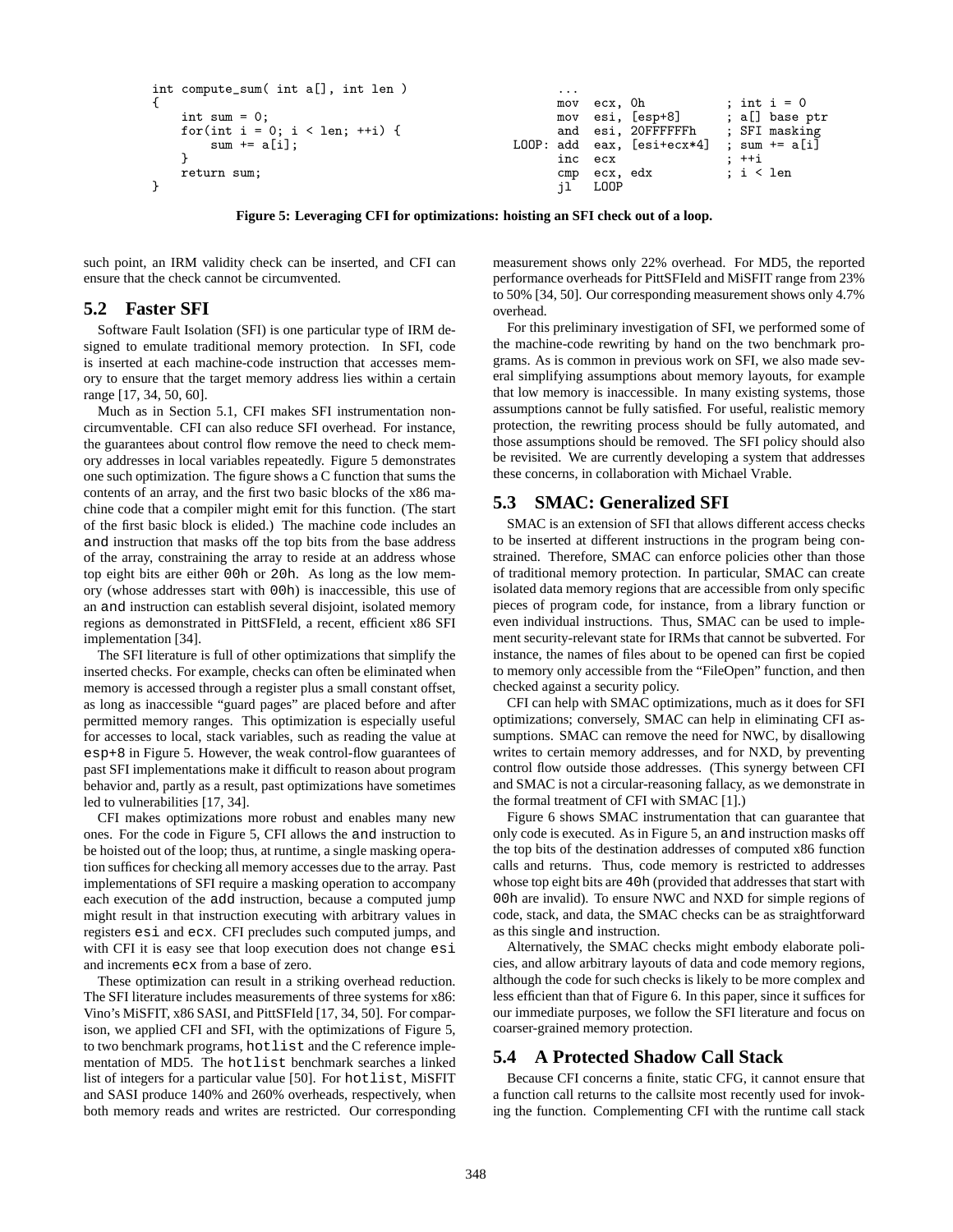|                                                                   | call eax                                                                                              |                                                                                                                                                                                            | ; call func ptr                                                                                                                | ret                      |                                                                                                 |  | ; return                                                                                                        |  |  |  |
|-------------------------------------------------------------------|-------------------------------------------------------------------------------------------------------|--------------------------------------------------------------------------------------------------------------------------------------------------------------------------------------------|--------------------------------------------------------------------------------------------------------------------------------|--------------------------|-------------------------------------------------------------------------------------------------|--|-----------------------------------------------------------------------------------------------------------------|--|--|--|
|                                                                   | with CFI, and SMAC discharging the NXD requirement, can become:                                       |                                                                                                                                                                                            |                                                                                                                                |                          |                                                                                                 |  |                                                                                                                 |  |  |  |
|                                                                   | and<br>cmp                                                                                            | eax, 40FFFFFFh<br>$[$ eax+4 $]$ , ID<br>jne error_label<br>call eax call the call of the call of the call of the call of the call of the call of the call of the call of<br>prefetchnta ID | ; mask func ptr<br>; compare dst w/ID<br>; if $!=$ fail<br>; call func ptr<br>; label ID                                       | mov<br>and<br>jmp        | ecx, [esp]<br>ecx, 40FFFFFFh<br>$cmp$ $[ecx+4]$ , $ID$<br>jne error_label<br>add esp, 4h<br>ecx |  | ; load return dst<br>; mask return dst<br>; comp dst $w/ID$<br>; if $!=$ fail<br>; pop $4$<br>; jump return dst |  |  |  |
| Figure 6: Instrumentation of x86 call and ret, with CFI and SMAC. |                                                                                                       |                                                                                                                                                                                            |                                                                                                                                |                          |                                                                                                 |  |                                                                                                                 |  |  |  |
|                                                                   | call eax                                                                                              |                                                                                                                                                                                            | ; call func ptr                                                                                                                | ret                      |                                                                                                 |  | ; return                                                                                                        |  |  |  |
|                                                                   | with a CFI-based implementation of a protected shadow call stack using hardware segments, can become: |                                                                                                                                                                                            |                                                                                                                                |                          |                                                                                                 |  |                                                                                                                 |  |  |  |
| LRET:                                                             | mov<br>mov<br>cmp<br>call eax<br>$\cdots$                                                             | add gs:[Oh], 4h<br>ecx, gs:[Oh]<br>$[$ eax+4 $]$ , ID<br>jne error_label                                                                                                                   | ; inc stack by 4<br>; get top offset<br>gs:[ecx], LRET ; push ret dst<br>; comp fptr w/ID<br>; if $!=$ fail<br>; call func ptr | mov<br>mov<br>add<br>jmp | ecx, gs:[Oh]<br>ecx, gs:[ecx]<br>$sub$ $gs:[0h]$ , $4h$<br>esp, 4h<br>ecx                       |  | ; get top offset<br>; pop return dst<br>; dec stack by 4<br>; skip extra ret<br>; jump return dst               |  |  |  |

**Figure 7: Instrumentation of x86 call and ret, with CFI and a protected shadow call stack.**

(see [11, 22, 23, 24, 37, 43]) can guarantee this property and increase the precision of CFI enforcement. However, if CFI is to rely on runtime information such as a call stack, the information should not be maintained in unprotected memory, as the ordinary call stack usually is, since the attacker may corrupt or control unprotected memory. Therefore, a protected shadow call stack is required. The assumption that attackers cannot modify this stack directly is necessary, but not sufficient. It is also crucial to guard the stack against corruption that may result from program execution.

One possible strategy for implementing a protected shadow call stack employs CFI and SMAC. Specifically, the shadow call stack may be maintained in a memory region whose addresses start with a specific prefix (e.g., 10h), and protected by SMAC checks such as those of Section 5.3. Static verification can then ensure that only SMAC instrumentation code at call and return instructions can modify this memory region, and only by correctly pushing and popping the correct values.

In this section we focus on an alternative implementation strategy. The resulting implementation is even simpler and more efficient than one that employs SMAC. It leverages the CFI guarantees and standard x86 hardware support. Specifically, we maintain the shadow call stack in an isolated  $x86$  segment<sup>2</sup>. With CFI, static verification can ensure that a particular segment register, or segment selector, is used properly by the instrumentation code for call and return instructions, and that only this instrumentation code accesses the corresponding segment. Without CFI, on the other hand, it is extremely difficult to trust the use of segments in an x86 machinecode sequence of non-trivial size. For instance, the opcodes for loading an improper segment selector might be found within basic blocks in system library code, or even within the opcodes of a long, multi-byte instruction; without CFI, an attacker might be able to direct execution to those places.

Figure 7 shows how we use segments in our instrumentation. The segment register gs always points to the memory segment that holds the shadow call stack and which has been created to be isolated and disjoint from other accessible memory segments. On Windows, gs is unused in application code; therefore, without limitation, CFI verification can statically preclude its use outside this instrumentation code. As shown in the figure, the instrumentation code maintains (in memory location gs:[0h]) an offset into this segment that always points to the top of the stack. The use of the protected shadow call stack implies that each return goes to the correct destination, so no ID-checks are required on returns in this instrumentation code.

The isolated memory segment for the shadow call stack can be created by user-mode application code, as long as this activity happens before all other code executes, and only this code loads new selectors into segment registers. For each thread of execution, this initial code can truncate the existing code and data segments and specify that the new, isolated segment lies within the freed-up address region. CFI can guarantee that the machine code for this setup activity will remain inaccessible once it has executed.

Alternatively, the isolated memory segment might be created by the operating system. Support from the operating system could provide other benefits, such as reduced resource consumption by fast detection of overflows in the shadow call stack (for example, using "guard pages") and dynamic increases in the segment size. We do not assume this support from the operating system, as it is not standard at present. We depend only on current Windows features.

We have implemented a protected shadow call stack for Windows on the x86 architecture, relying on segments and CFI, as outlined above. Figure 8 shows detailed performance measurements for the SPEC benchmarks. We observed only a modest performance overhead for our CFI-protected shadow call stack instrumentation: on average 21%, with 5% for gzip and 11% for gcc. The overhead includes that of CFI enforcement without the unnecessary ID-checks on returns. These measurements are consis-

<sup>2</sup>The x86 architecture allows multiple *segments* to exist simultaneously within an application. A segment is a specified region of memory, named using an ordinal *selector*. A segment is adopted by loading its ordinal into a *segment register*; there are six such registers, of which some are rarely, if ever, used in modern application code. All memory accesses are performed relative to a segment specified by a segment register; the instructions determine which segment register is to be used, either implicitly or explicitly. On most popular operating systems, user-level code can specify memory regions for its own local segments, which are then contextswitched with the application.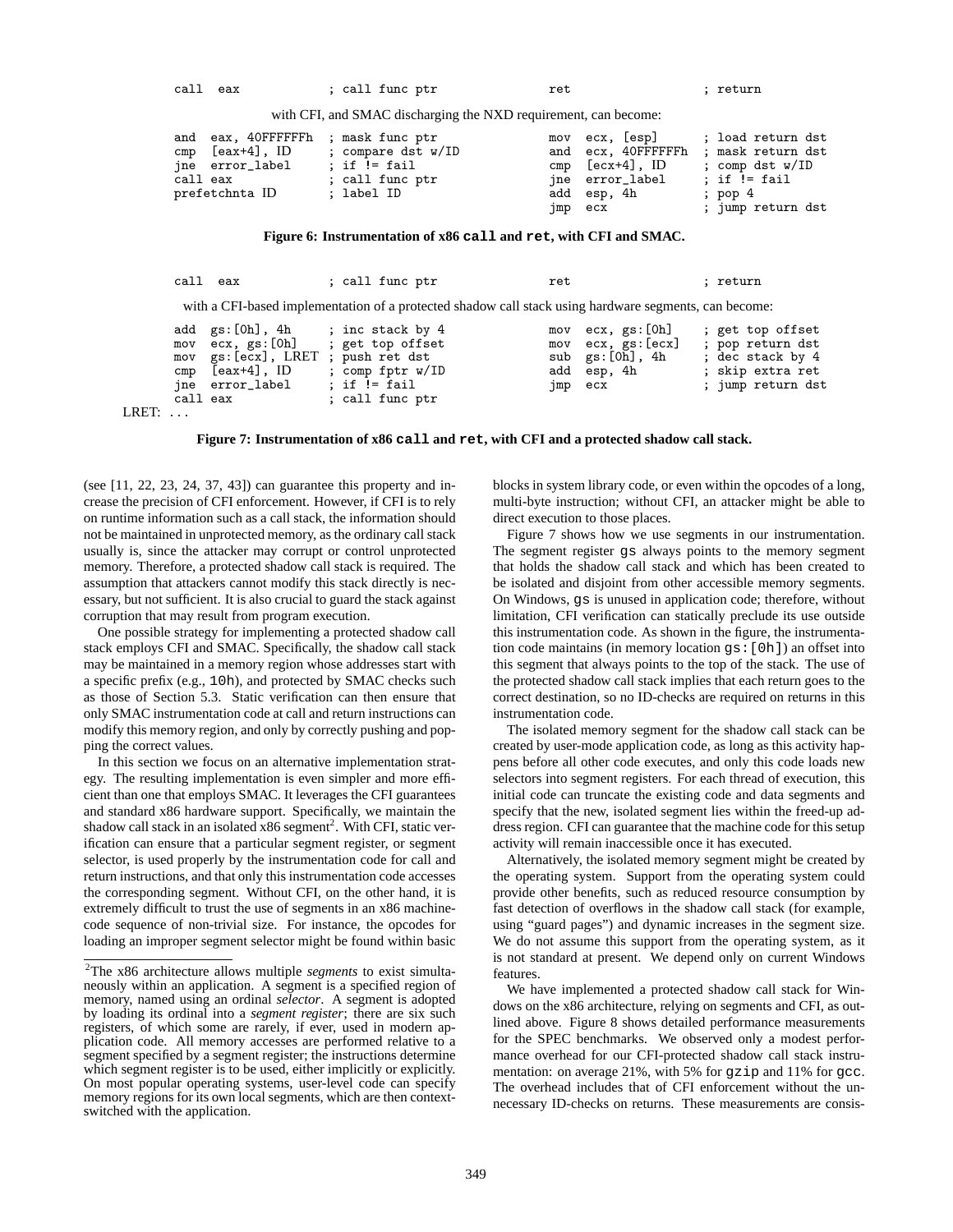

**Figure 8: Enforcement overhead for CFI with a protected shadow call stack on SPEC2000 benchmarks.**

tent with the overhead reported in the literature for *unprotected* shadow call stacks (whose integrity could be subverted by attackers) [43]. In contrast, the overhead reported in the literature for *protected* shadow call stacks ranges from 729% (for gzip) to 1900% (for gcc) [11, 23]. While the dramatic improvement that we obtain is partly due to the use of segments, this use of segments is possible only because of CFI.

Once we have a protected shadow call stack, further restrictions on control flow become possible. For example, the control-flow policy could require that every call from a certain function  $\sigma$  to another function h be immediately preceded by a call from a third function f to g. (Analogous restrictions often appear in the literature on intrusion detection.) Even further restrictions become possible if we keep a protected computation history that records all control transfers. For example, the control-flow policy could then require that a certain function f is called at most as often as another function g. Such restrictions may sometimes be desirable; for instance, they might prevent some "confused deputy" attacks [28]. On the other hand, we believe that even the simplest kind of CFI enforcement is quite effective at thwarting external attacks that aim to control software behavior.

#### **6. FORMAL STUDY (SUMMARY)**

In this section we summarize our formal study of CFI. Another paper contains further details [1]. We view this study as central to our work, as a major difference with literature on previous mitigation tools, and as an important similarity with research on typesafe languages. We have found it helpful for clarifying hypotheses and guarantees. We have also found it helpful as a guide: in our research, we rejected several techniques that were based on unclear assumptions or that would have provided hard-to-define protections.

More specifically, this study includes a semantics for programs, definitions for program instrumentation, and results about the behavior of instrumented programs. The semantics allows for the possibility that an attacker controls data memory. The program instrumentation has two variants, with and without SMAC; the latter addresses a machine model with weaker assumptions. In what follows, we focus on the variant without SMAC, except where otherwise noted. Our main theorems establish that CFI holds for instrumented programs.

The machine model and the programs that we employ are typical of research in programming-language theory. They enable us to consider CFI but exclude virtual memory, dynamic linking, threading, and other sophisticated features found in actual systems. In the machine model, an execution state consists of a code memory  $M_c$ , a data memory  $M_d$ , an assignment of values to registers  $R$ , and a program counter  $pc$ . Here,  $M_c$  and  $M_d$  map addresses to words,

 $R$  maps register numbers to words, and  $pc$  is a word. Essentially, our language is a minor variant of that of Hamid et al. [27]. We add only an instruction in which an immediate value can be embedded, as a label, and which behaves like a nop. It is directly analogous to the label ID instruction of Section 3.1.

We give a formal operational semantics for the instructions of our language. For each of the instructions, the semantics says how the instruction affects memory, the machine registers, and the program counter. For example, for the instruction add  $r_d, r_s, r_t$ , the semantics says:

If  $M_c(pc)$  contains the encoding of add  $r_d, r_s, r_t$ , and the current state has code memory  $M_c$ , data memory  $M_d$ , program counter value pc, and register values R, and if  $pc + 1$  is within the domain of  $M_c$ , then in the next state the code memory and data memory are still  $M_c$  and  $M_d$ , respectively, pc is incremented, and R is updated so that it maps  $r_d$  to  $R(r_s) + R(r_t)$ .

We consider SMAC with a variant of this semantics that includes fewer built-in checks. In the example of the *add*  $r<sub>d</sub>$ ,  $r<sub>s</sub>$ ,  $r<sub>t</sub>$  instruction, the variant does not include the precondition that  $pc + 1$  is within the domain of  $M_c$ . In other words, the machine model allows the possibility that pc points outside code memory, and the instrumentation aims to ensure that this possibility is harmless.

We depart significantly from the work of Hamid et al. and other previous work by including a representation of the attacker in our model. Despite its simplicity, we regard this departure as one of our main formal contributions. Since the attacker that we have in mind is quite powerful, one might imagine that it could be difficult to capture all its capabilities. Fortunately, we can adopt an economical representation of the attacker. This representation consists in introducing one more rule into our operational semantics. The new rule expresses attacker steps, and says that at any time the attacker may modify data memory and most registers. It excludes the small number of distinguished registers on which the instrumentation relies; it also excludes code memory, consistently with our assumption NWC.

As usual in programming-language theory, the operational semantics describes state transitions by precise rules. For the instruction *add*  $r_d$ ,  $r_s$ ,  $r_t$ , for example, we have that:

$$
(M_c|M_d, R, pc)
$$
  
\n
$$
\rightarrow_n
$$
  
\n
$$
(M_c|M_d, R\{r_d \mapsto R(r_s) + R(r_t)\}, pc + 1)
$$

when  $M_c(pc)$  holds add  $r_d, r_s, r_t$  and  $pc + 1$  is in the domain of  $M_c$ . The relation  $\rightarrow$ <sub>n</sub> is a binary relation on states that expresses normal execution steps. For the attacker, we have a rule that enables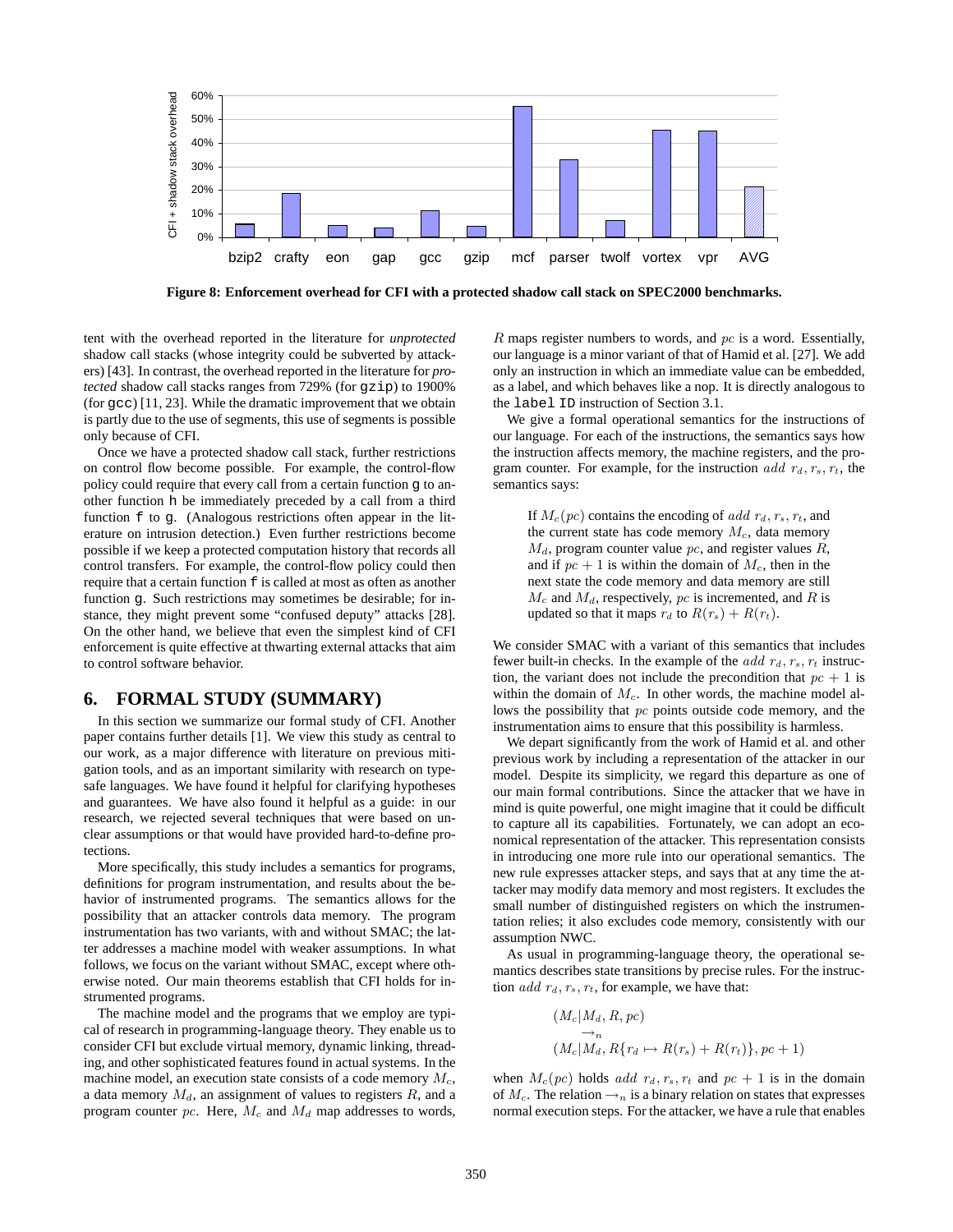the following transitions, for all  $M_c$ ,  $M_d$ ,  $M_d'$ , R, and pc:

$$
(M_c|M_d, R, pc)
$$
  
\n
$$
\rightarrow_a
$$
  
\n
$$
(M_c|M_d', R, pc)
$$

The relation  $\rightarrow_a$  is a binary relation on states, and  $M_d'$  is the arbitrary new value of the data memory. We do not show the modifications to registers, for simplicity—our actual rule is more general in this respect. The next-state relation  $\rightarrow$  is the union of  $\rightarrow$ <sub>n</sub> and  $\rightarrow$ <sub>a</sub>.

In our formal study, instrumentation is treated as a series of precise checks on programs. The checks capture the conditions that well-instrumented code should satisfy, and do not address how the instrumentation happens. Only the former concern is directly relevant to security. We write  $I(M_c)$  when code memory  $M_c$  is wellinstrumented according to our criteria. These criteria include, for example, that every computed jump instruction is preceded by a particular sequence of instructions, which depends on a given CFG. When we consider SMAC, we also require that every memory operation is preceded by a particular sequence of instructions. Those sequences are analogous to the ones used in our actual implementation and described in detail in this paper. There are however differences in specifics, largely because of the differences between the simple machine model of our formal study and the x86 architecture.

With these definitions, we obtain formal results about our instrumentation methods. Those results express the integrity of control flow despite memory modifications by an attacker. Our main theorems say that every execution step of an instrumented program is either an attack step in which the program counter does not change, or a normal step to a state with a valid successor program counter. That is:

Let  $S_0$  be a state with code memory  $M_c$  such that  $I(M_c)$  and  $pc = 0$ , and let  $S_1, \ldots, S_n$  be states such that  $S_0 \rightarrow S_1 \rightarrow \dots \rightarrow S_n$ . Then, for all  $i \in$ 0.. $(n-1)$ , either  $S_i \rightarrow a S_{i+1}$  or the pc at  $S_{i+1}$  is one of the allowed successors for the  $pc$  at  $S_i$  according to the given CFG.

Thus, despite attack steps, the program counter always follows the CFG. The proof of these theorems consist in fairly conventional but long inductions on executions.

We have yet to pursue a similar formal study for the x86 architecture. Such a study may well be viable (as suggested by recent work [34]), but it may produce diminishing returns, and it would be arduous, not least because of the current absence of a complete formal specification for the x86 architecture.

## **7. CONCLUSION**

The use of high-level programming languages has, for a long time, implied that only certain control flow should be expected during software execution. Even so, at the machine-code level, relatively little effort has been spent on guaranteeing that control actually flows as expected. The absence of runtime control-flow guarantees has a pervasive impact on all software analysis, processing, and optimization—and it also enables many of today's exploits.

CFI instrumentation aims to change this situation by embedding within software executables both a control-flow policy to be enforced at runtime and the mechanism for that enforcement. Inlined CFI enforcement is practical on modern processors, is compatible with most existing software, and has little performance overhead. CFI can also enable substantial performance improvements for other security mechanisms. Finally, CFI is simple, verifiable, and amenable to formal analysis, yielding strong guarantees even in the presence of a powerful adversary.

Acknowledgments. Martín Abadi and Jay Ligatti participated in this work while at Microsoft Research, Silicon Valley. Discussions with Greg Morrisett and Ilya Mironov were helpful to this paper's development and improved its exposition. Milenko Drinic and Andrew Edwards of the Vulcan team were helpful to our implementation efforts.

## **8. REFERENCES**

- [1] M. Abadi, M. Budiu,  $\acute{U}$ . Erlingsson, and J. Ligatti. A theory of secure control flow. In *Proceedings of the 7th International Conference on Formal Engineering Methods*, 2005. A preliminary version appears as Microsoft Research Technical Report MSR-TR-05-17, February 2005.
- [2] A. V. Aho, R. Sethi, and J. D. Ullman. *Compilers: principles, techniques, tools*. Addison-Wesley, 1985.
- [3] Apple Computer. Prebinding notes, 2003. http://developer.apple.com/releasenotes/ DeveloperTools/Prebinding.html.
- [4] D. Atkinson. Call graph extraction in the presence of function pointers. In *Proceedings of the International Conference on Software Engineering Research and Practice*, 2002.
- [5] K. Avijit, P. Gupta, and D. Gupta. TIED, LibsafePlus: Tools for runtime buffer overflow protection. In *Proceedings of the Usenix Security Symposium*, pages 45–56, 2004.
- [6] S. Basu and P. Uppuluri. Proxy-annotated control flow graphs: Deterministic context-sensitive monitoring for intrusion detection. In *ICDCIT: Proceedings of the International Conference on Distributed Computing and Internet Technology*, pages 353–362, 2004.
- [7] S. Bhatkar, D. DuVarney, and R. Sekar. Address obfuscation: An efficient approach to combat a broad range of memory error exploits. In *Proceedings of the Usenix Security Symposium*, pages 105–120, 2003.
- [8] M. Bishop and M. Dilger. Checking for race conditions in file access. *Computing Systems*, 9(2):131–152, 1996.
- [9] D. Brumley and D. Song. Privtrans: Automatically partitioning programs for privilege separation. In *Proceedings of the Usenix Security Symposium*, pages 57–72, 2004.
- [10] S. Chen, J. Xu, E. Sezer, P. Gauriar, and R. Iyer. Non-control-data attacks are realistic threats. In *Proceedings of the Usenix Security Symposium*, pages 177–192, 2005.
- [11] T. Chiueh and F. Hsu. RAD: A compile-time solution to buffer overflow attacks. In *Proceedings of the 21st IEEE International Conference on Distributed Computing Systems*, pages 409–419, 2001.
- [12] C. Cowan, M. Barringer, S. Beattie, G. Kroah-Hartman, M. Frantzen, and J. Lokier. FormatGuard: Automatic protection from printf format string vulnerabilities. In *Proceedings of the Usenix Security Symposium*, 2001.
- [13] C. Cowan, S. Beattie, J. Johansen, and P. Wagle. PointGuard: Protecting pointers from buffer overflow vulnerabilities. In *Proceedings of the Usenix Security Symposium*, pages 91–104, 2003.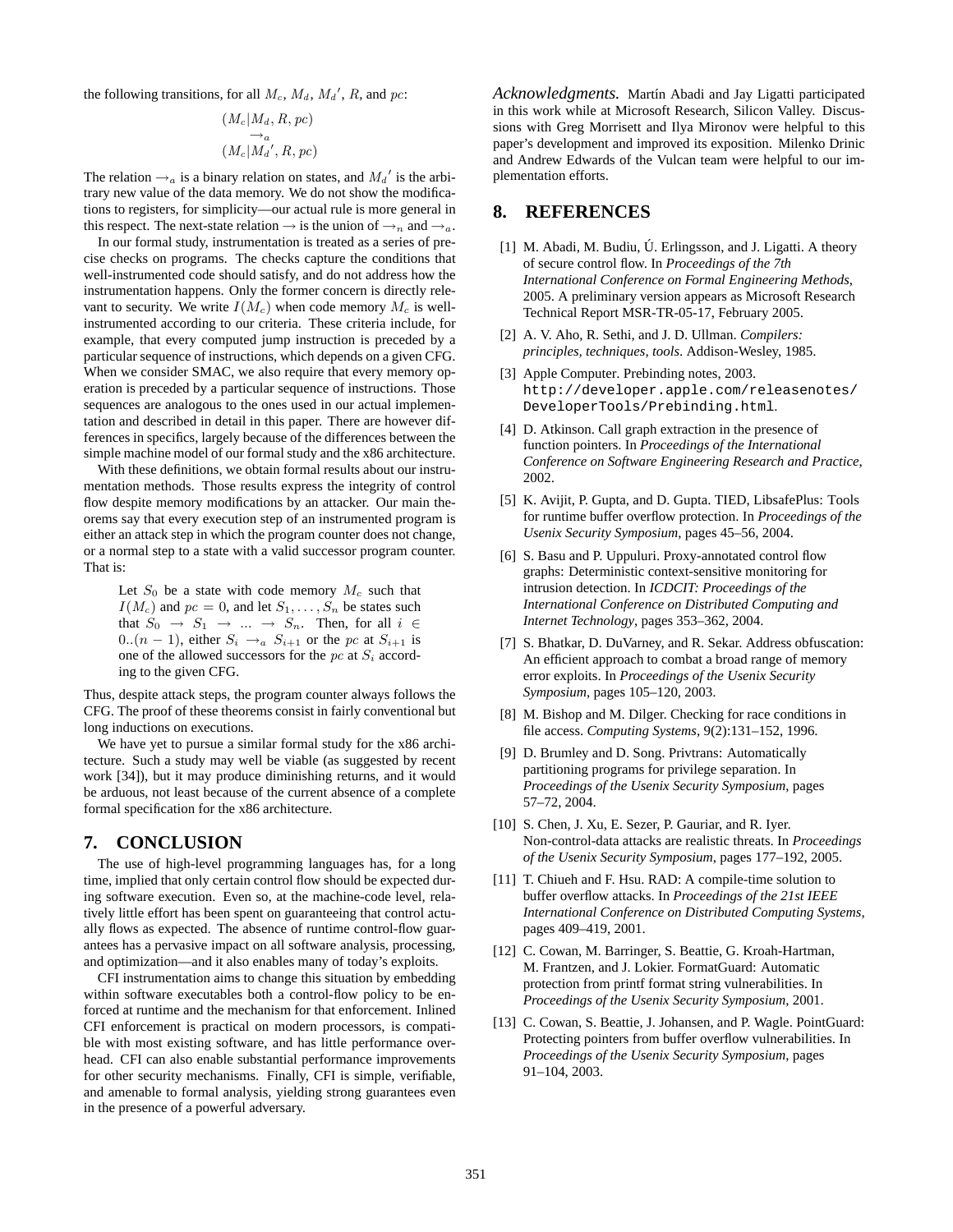- [14] C. Cowan, C. Pu, D. Maier, J. Walpole, P. Bakke, S. Beattie, A. Grier, P. Wagle, Q. Zhang, and H. Hinton. StackGuard: Automatic adaptive detection and prevention of buffer-overflow attacks. In *Proceedings of the Usenix Security Symposium*, pages 63–78, 1998.
- [15] J. Crandall and F. Chong. Minos: Control data attack prevention orthogonal to memory model. In *Proceedings of the International Symposium on Microarchitecture*, 2004.
- [16] Ú. Erlingsson and F. Schneider. IRM enforcement of java stack inspection. In *Proceedings of the IEEE Symposium on Security and Privacy*, pages 246–255, 2000.
- [17] Ú. Erlingsson and F. Schneider. SASI enforcement of security policies: A retrospective. In *Proceedings of the New Security Paradigms Workshop*, pages 87–95, 1999.
- [18] H. Feng, J. Giffin, Y. Huang, S. Jha, W. Lee, and B. Miller. Formalizing sensitivity in static analysis for intrusion detection. In *Proceedings of the IEEE Symposium on Security and Privacy*, pages 194–210, 2004.
- [19] H. Feng, O. Kolesnikov, P. Fogla, W. Lee, and W. Gong. Anomaly detection using call stack information. In *Proceedings of the IEEE Symposium on Security and Privacy*, pages 62–77, 2003.
- [20] E. Florio. Gdiplus vuln ms04-028 crash test jpeg. *full-disclosure at lists.netsys.com*, 2004. Forum message, sent September 15.
- [21] S. Forrest, S. A. Hofmeyr, A. Somayaji, and T. A. Longstaff. A sense of self for Unix processes. In *Proceedings of the IEEE Symposium on Security and Privacy*, pages 120–128, 1996.
- [22] M. Frantzen and M. Shuey. StackGhost: Hardware facilitated stack protection. In *Proceedings of the Usenix Security Symposium*, pages 55–66, 2001.
- [23] J. Giffin, S. Jha, and B. Miller. Detecting manipulated remote call streams. In *Proceedings of the Usenix Security Symposium*, pages 61–79, 2002.
- [24] J. Giffin, S. Jha, and B. Miller. Efficient context-sensitive intrusion detection. In *NDSS '04: Proceedings of the Network and Distributed System Security Symposium*, 2004.
- [25] R. Gopalakrishna, E. Spafford, and J.Vitek. Efficient intrusion detection using automaton inlining. In *Proceedings of the IEEE Symposium on Security and Privacy*, pages 18–31, 2005.
- [26] S. Govindavajhala and A. Appel. Using memory errors to attack a virtual machine. In *Proceedings of the IEEE Symposium on Security and Privacy*, pages 154–165, 2003.
- [27] N. Hamid, Z. Shao, V. Trifonov, S. Monnier, and Z. Ni. A Syntactic Approach to Foundational Proof-Carrying Code. Technical Report YALEU/DCS/TR-1224, Dept. of Computer Science, Yale University, New Haven, CT, 2002.
- [28] N. Hardy. The confused deputy. *ACM Operating Systems Review*, 22(4):36–38, 1988.
- [29] V. Kiriansky, D. Bruening, and S. Amarasinghe. Secure execution via program shepherding. In *Proceedings of the Usenix Security Symposium*, pages 191–206, 2002.
- [30] D. Kirovski and M.Drinic. POPI a novel platform for intrusion prevention. In *Proceedings of the International Symposium on Microarchitecture*, 2004.
- [31] L. Lam and T. Chiueh. Automatic extraction of accurate application-specific sandboxing policy. In *RAID '04: Proceedings of the International Symposium on Recent Advances in Intrusion Detection*, pages 1–20, 2004.
- [32] D. Larochelle and D. Evans. Statically detecting likely buffer overflow vulnerabilities. In *Proceedings of the Usenix Security Symposium*, pages 177–190, 2001.
- [33] E. Larson and T. Austin. High coverage detection of input-related security faults. In *Proceedings of the Usenix Security Symposium*, pages 121–136, 2003.
- [34] S. McCamant and G. Morrisett. Efficient, verifiable binary sandboxing for a CISC architecture. Technical Report MIT-LCS-TR-988, MIT Laboratory for Computer Science, 2005.
- [35] Microsoft Corporation. Changes to functionality in Microsoft Windows XP SP2: Memory protection technologies, 2004. http: //www.microsoft.com/technet/prodtechnol/ winxppro/maintain/sp2mempr.mspx.
- [36] G. Morrisett, D. Walker, K. Crary, and N. Glew. From system F to typed assembly language. In *Proceedings of the 25th ACM Symposium on Principles of Programming Languages*, pages 85–97, Jan. 1998.
- [37] D. Nebenzahl and A. Wool. Install-time vaccination of Windows executables to defend against stack smashing attacks. In *Proceedings of the IFIP International Information Security Conference*, 2004.
- [38] G. Necula. Proof-carrying code. In *Proceedings of the 24th ACM Symposium on Principles of Programming Languages*, pages 106–119, January 1997.
- [39] G. Necula, S. McPeak, and W. Weimer. CCured: type-safe retrofitting of legacy code. In *Proceedings of the 29th ACM Symposium on Principles of Programming Languages*, pages 128–139, 2002.
- [40] N. Oh, P. P. Shirvani, and E. J. McCluskey. Control flow checking by software signatures. *IEEE Transactions on Reliability*, 51(2), 2002. Special Section on: Fault Tolerant VLSI Systems.
- [41] PaX Project. The PaX project, 2004. http://pax.grsecurity.net/.
- [42] J. Pincus and B. Baker. Beyond stack smashing: Recent advances in exploiting buffer overruns. *IEEE Security and Privacy*, 2(4):20–27, 2004.
- [43] M. Prasad and T. Chiueh. A binary rewriting defense against stack based buffer overflow attacks. In *Proceedings of the Usenix Technical Conference*, pages 211–224, 2003.
- [44] N. Provos. Improving host security with system call policies. In *Proceedings of the Usenix Security Symposium*, pages 257–272, 2003.
- [45] G. A. Reis, J. Chang, N. Vachharajani, R. Rangan, and D. I. August. SWIFT: Software implemented fault tolerance. In *Proceedings of the International Symposium on Code Generation and Optimization*, 2005.
- [46] O. Ruwase and M. Lam. A practical dynamic buffer overflow detector. In *Proceedings of Network and Distributed System Security Symposium*, 2004.